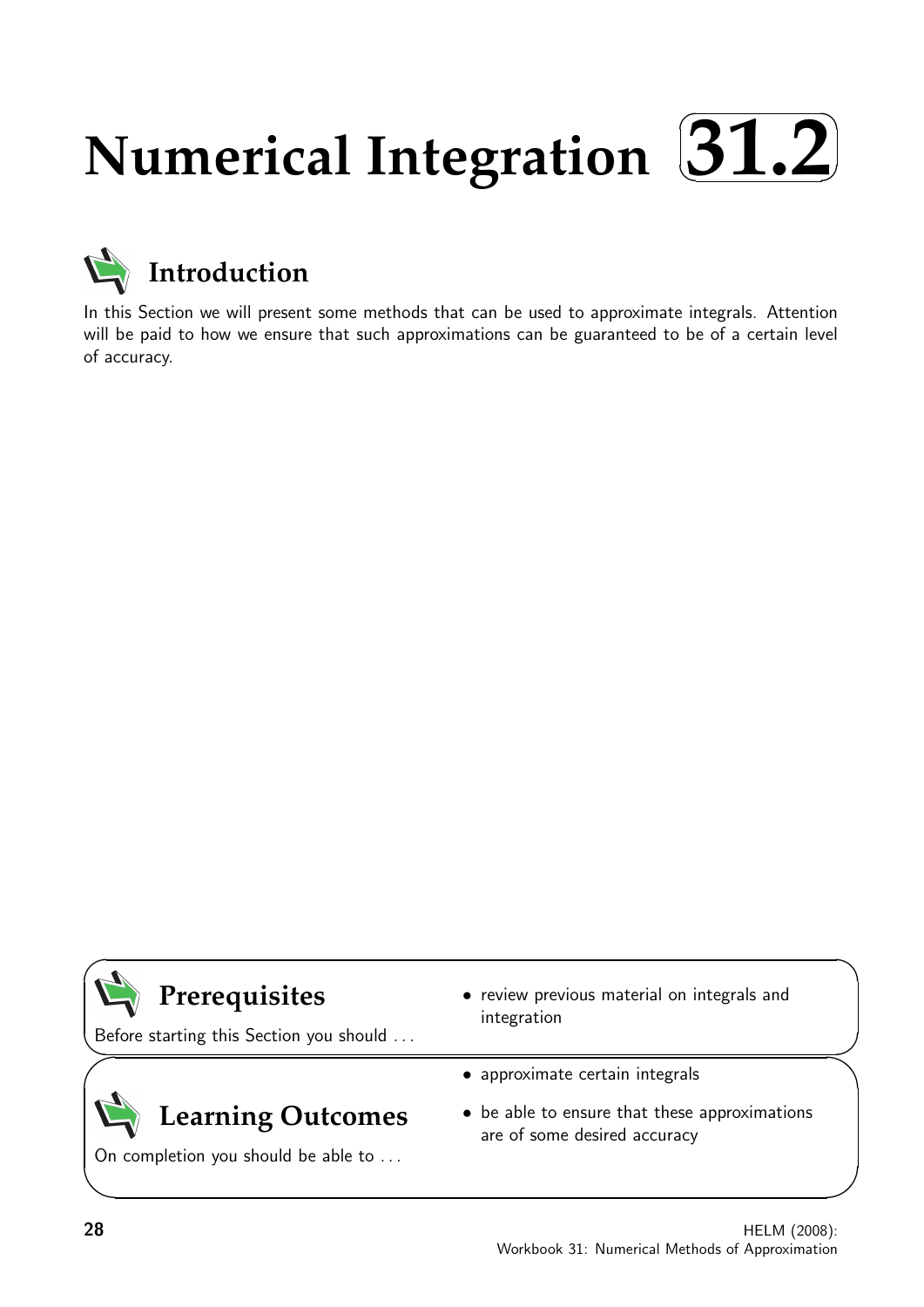

# **1. Numerical integration**

The aim in this Section is to describe numerical methods for approximating integrals of the form

$$
\int_{a}^{b} f(x) \ dx
$$

One motivation for this is in the material on probability that appears in HELM 39. Normal distributions can be analysed by working out

$$
\int_a^b \frac{1}{\sqrt{2\pi}} e^{-x^2/2} dx
$$

for certain values of  $a$  and  $b$ . It turns out that it is not possible, using the kinds of functions most engineers would care to know about, to write down a function with derivative equal to  $\frac{1}{\sqrt{6}}$  $\frac{1}{2\pi}e^{-x^2/2}$  so values of the integral are approximated instead. Tables of numbers giving the value of this integral for different interval widths appeared at the end of HELM 39, and it is known that these tables are accurate to the number of decimal places given. How can this be known? One aim of this Section is to give a possible answer to that question.

It is clear that, not only do we need a way of approximating integrals, but we also need a way of working out the accuracy of the approximations if we are to be sure that our tables of numbers are to be relied on.

In this Section we address both of these points, begining with a simple approximation method.

# **2. The simple trapezium rule**

The first approximation we shall look at involves finding the area under a straight line, rather than the area under a curve  $f$ . Figure 6 shows it best.



Figure 6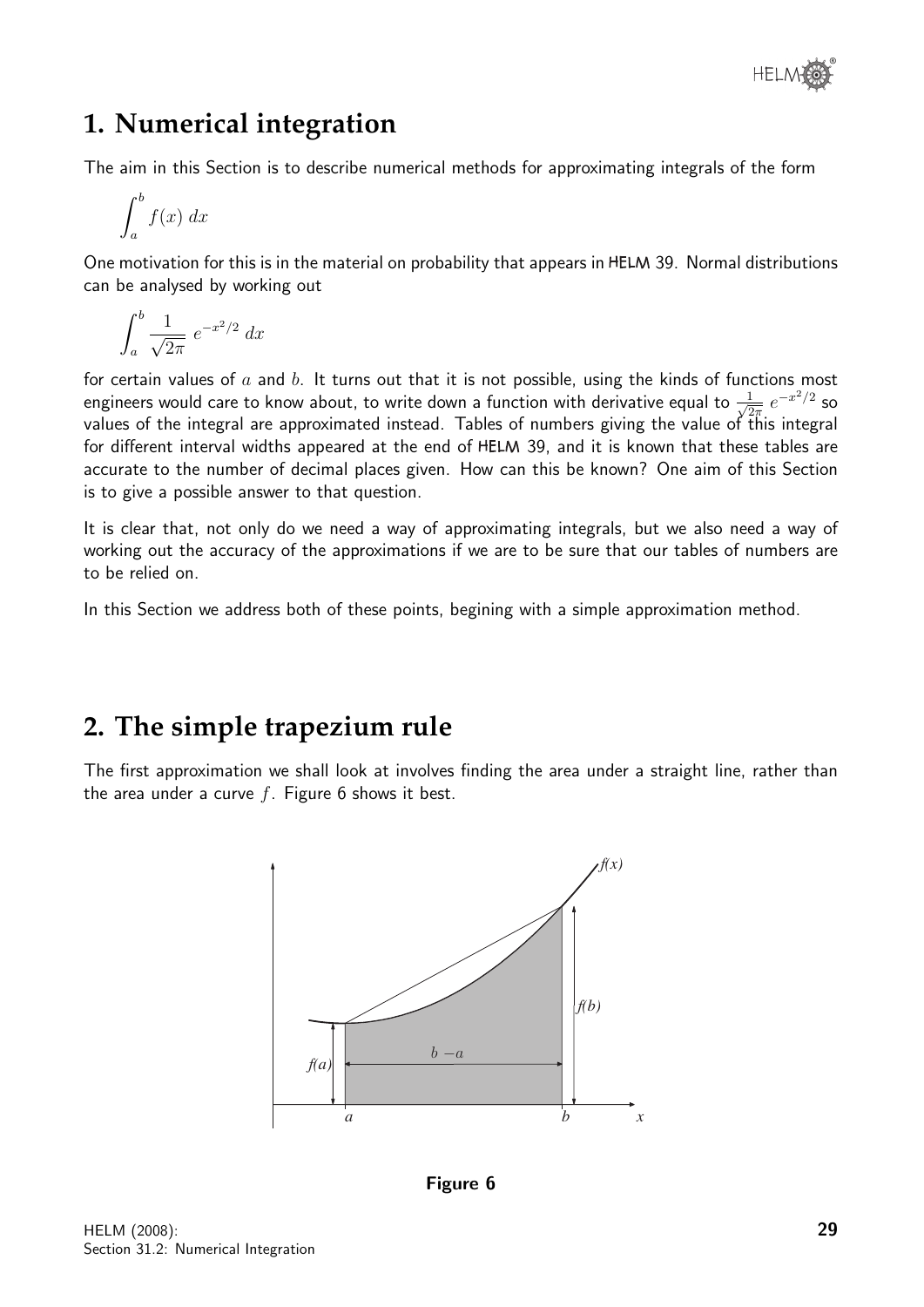We approximate as follows

$$
\int_{a}^{b} f(x) dx = \text{grey shaded area}
$$
\n
$$
\approx \text{ area of the trapezium surrounding the shaded region}
$$
\n
$$
= \text{ width of trapezium} \times \text{ average height of the two sides}
$$
\n
$$
= \frac{1}{2}(b-a)\left(f(a)+f(b)\right)
$$



## Simple Trapezium Rule

The simple trapezium rule for approximating  $\int^b$ a  $f(x) \; dx$  is given by approximating the area under the graph of  $f$  by the area of a trapezium.

The formula is:

$$
\int_a^b f(x) \ dx \approx \frac{1}{2}(b-a) \left( f(a) + f(b) \right)
$$

Or, to put it another way that may prove helpful a little later on,

$$
\int_{a}^{b} f(x) dx \approx \frac{1}{2} \times (\text{interval width}) \times \left( f(\text{left-hand end}) + f(\text{right-hand end}) \right)
$$

Next we show some instances of implementing this method.

**Example 10**

Approximate each of these integrals using the simple trapezium rule

(a) 
$$
\int_0^{\pi/4} \sin(x) dx
$$
 (b)  $\int_1^2 e^{-x^2/2} dx$  (c)  $\int_0^2 \cosh(x) dx$ 

Solution  
\n(a) 
$$
\int_0^{\pi/4} \sin(x) dx \approx \frac{1}{2} (b - a)(\sin(a) + \sin(b)) = \frac{1}{2} (\frac{\pi}{4} - 0) (0 + \frac{1}{\sqrt{2}}) = 0.27768,
$$
\n(b) 
$$
\int_1^2 e^{-x^2/2} dx \approx \frac{1}{2} (b - a) (e^{-a^2/2} + e^{-b^2/2}) = \frac{1}{2} (1 - 0) (e^{-1/2} + e^{-2}) = 0.37093,
$$
\n(c) 
$$
\int_0^2 \cosh(x) dx \approx \frac{1}{2} (b - a) (\cosh(a) + \cosh(b)) = \frac{1}{2} (2 - 0) (1 + \cosh(2)) = 4.76220,
$$
\nwhere all three answers are given to 5 decimal places.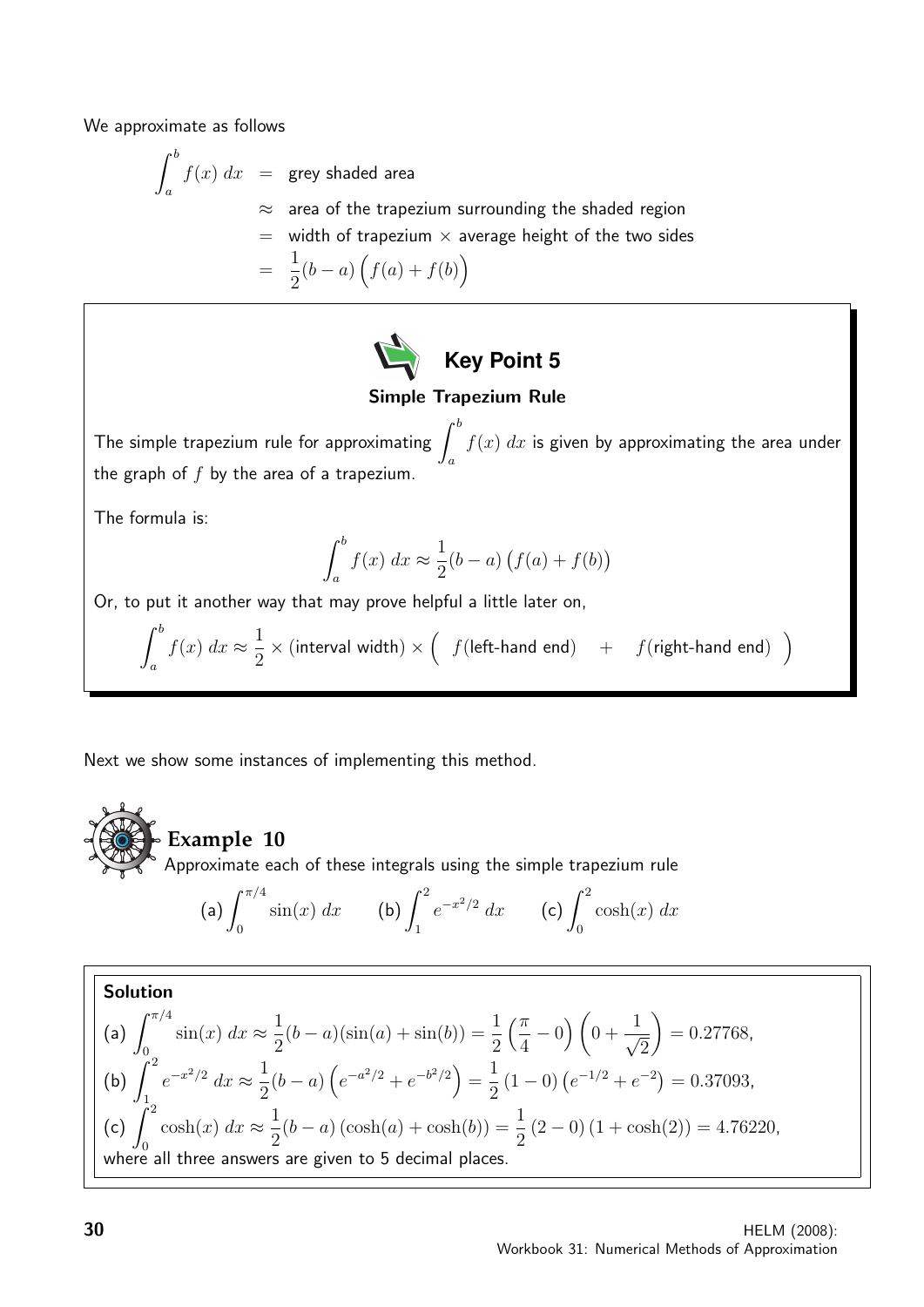

It is important to note that, although we have given these integral approximations to 5 decimal places, this does not mean that they are accurate to that many places. We will deal with the accuracy of our approximations later in this Section. Next are some Tasks for you to try.



Your solution

Approximate the following integrals using the simple trapezium method

(a) 
$$
\int_{1}^{5} \sqrt{x} \, dx
$$
 (b)  $\int_{1}^{2} \ln(x) \, dx$ 

Answer

(a) 
$$
\int_{1}^{5} \sqrt{x} dx \approx \frac{1}{2} (b - a) (\sqrt{a} + \sqrt{b}) = \frac{1}{2} (5 - 1) (1 + \sqrt{5}) = 6.47214
$$
  
\n(b)  $\int_{1}^{2} \ln(x) dx \approx \frac{1}{2} (b - a) (\ln(a) + \ln(b)) = \frac{1}{2} (1 - 0) (0 + \ln(2)) = 0.34657$ 

The answer you obtain for this next Task can be checked against the table of results in HELM 39 concerning the Normal distribution or in a standard statistics textbook.



Use the simple trapezium method to approximate  $\int^1$ 0  $\frac{1}{\sqrt{2}}$  $2\pi$  $e^{-x^2/2} dx$ 

Your solution

### Answer

We find that

$$
\int_0^1 \frac{1}{\sqrt{2\pi}} e^{-x^2/2} dx \approx \frac{1}{2} (1 - 0) \frac{1}{\sqrt{2\pi}} (1 + e^{-1/2}) = 0.32046
$$

to 5 decimal places.

So we have a means of approximating  $\int^b$ a  $f(x) \; dx$ . The question remains whether or not it is a  $\it go$ oa approximation.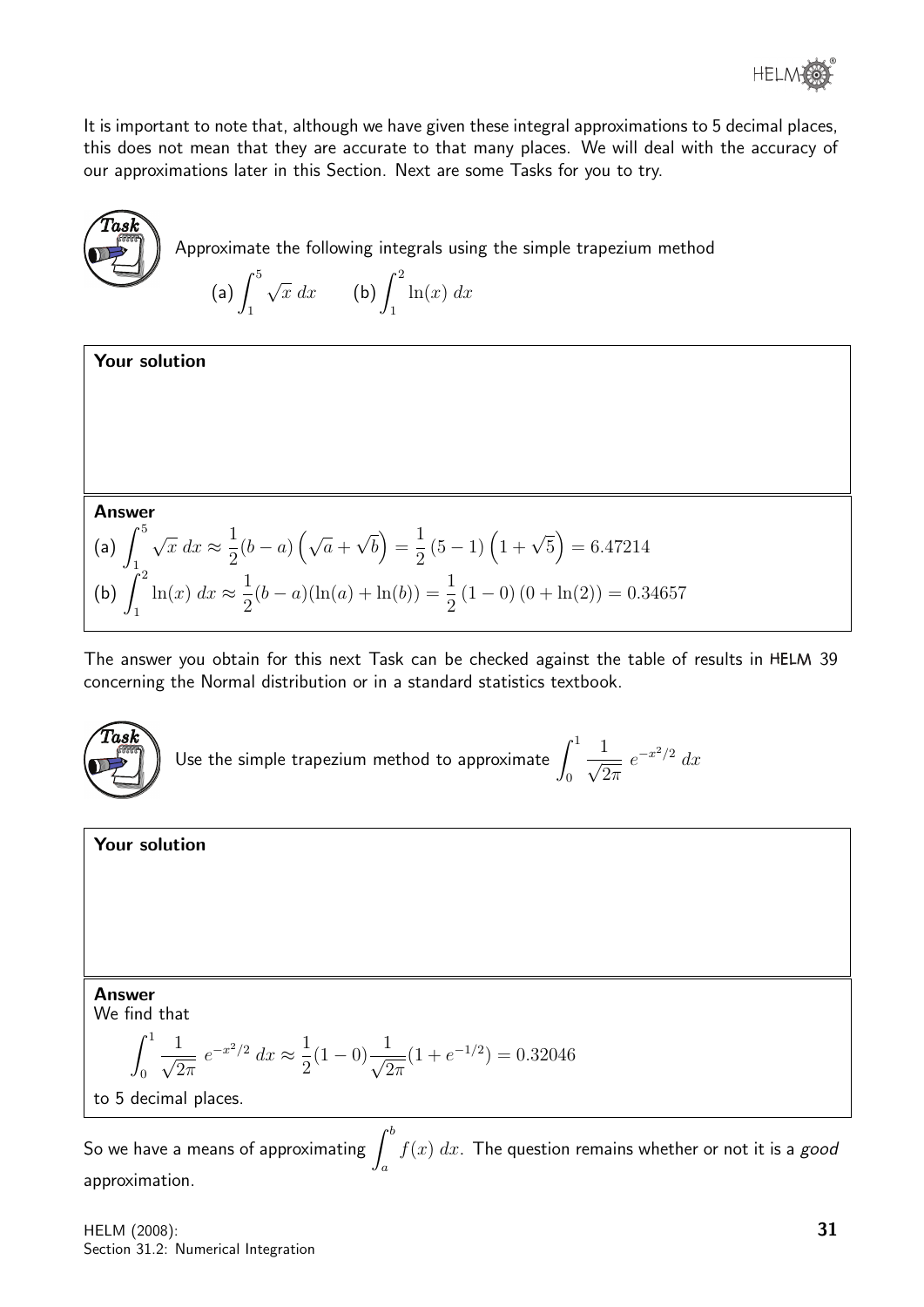## **How good is the simple trapezium rule?**

We define  $e_T$ , the error in the simple trapezium rule to be the difference between the actual value of the integral and our approximation to it, that is

$$
e_T = \int_a^b f(x) \, dx \quad - \quad \frac{1}{2}(b-a) \left( f(a) + f(b) \right)
$$

It is enough for our purposes here to omit some theory and skip straight to the result of interest. In many different textbooks on the subject it is shown that

$$
e_T = -\frac{1}{12}(b-a)^3 f''(c)
$$

where c is some number between a and b. (The principal drawback with this expression for  $e_T$  is that we do not know what  $c$  is, but we will find a way to work around that difficulty later.)

It is worth pausing to ask what meaning we can attach to this expression for  $e_T$ . There are two factors which can influence  $e_T$ :

- 1. If  $b-a$  is small then, clearly,  $e_T$  will most probably also be small. This seems sensible enough if the integration interval is a small one then there is "less room" to accumulate a large error. (This observation forms part of the motivation for the composite trapezium rule discussed later in this Section.)
- 2. If  $f''$  is small everywhere in  $a < x < b$  then  $e_T$  will be small. This reflects the fact that we worked out the integral of a straight line function, instead of the integral of  $f$ . If  $f$  is a long way from being a straight line then  $f^{\prime\prime}$  will be large and so we must expect the error  $e_T$  to be large too.

We noted above that the expression for  $e_T$  is less useful than it might be because it involves the unknown quantity  $c$ . We perform a trade-off to get around this problem. The expression above gives an exact value for  $e_T$ , but we do not know enough to evaluate it. So we replace the expression with one we can evaluate, but it will not be exact. We replace  $f''(c)$  with a worst case value to obtain an  $\bm{\mathsf{upper}}$  bound on  $e_T$ . This worst case value is the largest (positive or negative) value that  $f''(x)$ achieves for  $a \leq x \leq b$ . This leads to

$$
|e_T|\leq \max_{a\leq x\leq b}\left|f''(x)\right|\frac{(b-a)^3}{12}.
$$

We summarise this in Key Point 6.

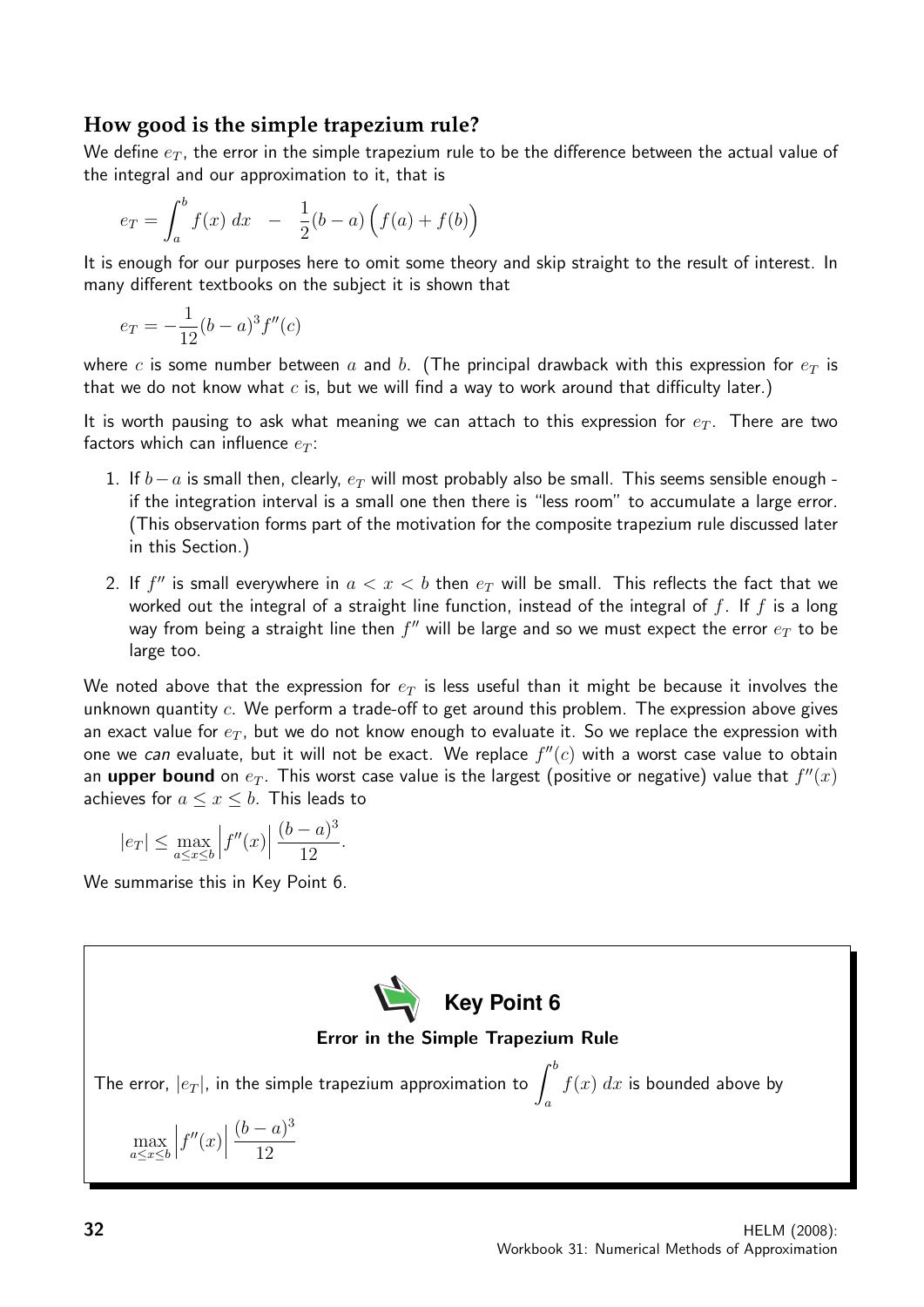



# **Example 11**

Work out the error bound (to 6 decimal places) for the simple trapezium method approximations to

(a) 
$$
\int_0^{\pi/4} \sin(x) dx
$$
 (b)  $\int_0^2 \cosh(x) dx$ 

## Solution

In each case the trickiest part is working out the maximum value of  $f''(x)$ .

(a) Here  $f(x) = sin(x)$ , therefore  $f'(x) = -cos(x)$  and  $f''(x) = -sin(x)$ . The function  $sin(x)$ takes values between 0 and  $\frac{1}{\sqrt{2}}$  $_{\overline{2}}$  when  $x$  varies between  $0$  and  $\pi/4.$  Hence

 $e_T <$  $\frac{1}{\sqrt{2}}$ 2  $\times \frac{(\pi/4)^3}{12}$ 12  $= 0.028548$  to 6 decimal places.

(b) If  $f(x) = \cosh(x)$  then  $f''(x) = \cosh(x)$  too. The maximum value of  $\cosh(x)$  for x between 0 and 2 will be  $cosh(2) = 3.762196$ , to 6 decimal places. Hence, in this case,

 $e_T < (3.762196) \times$  $(2-0)^3$ 12  $= 2.508130$  to 6 decimal places.

(In Example 11 we used a rounded value of  $\cosh(2)$ . To be on the safe side, it is best to round this number up to make sure that we still have an upper bound on  $e_T$ . In this case, of course, rounding up is what we would naturally do, because the seventh decimal place was a 6.)



Work out the error bound (to 5 significant figures) for the simple trapezium method approximations to

(a) 
$$
\int_{1}^{5} \sqrt{x} \, dx
$$
 (b)  $\int_{1}^{2} \ln(x) \, dx$ 

Your solution

(a)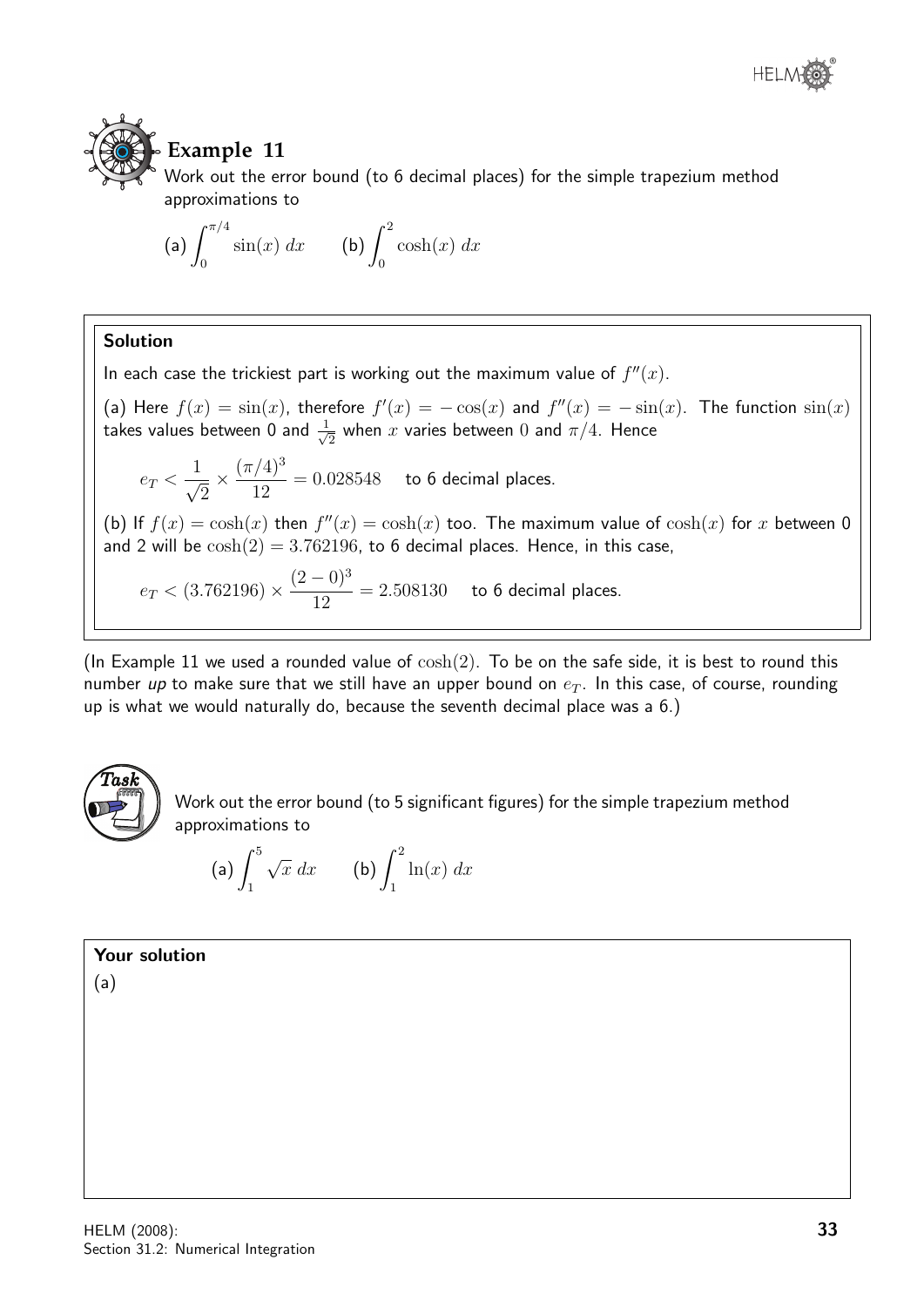Answer **If**  $f(x) = \sqrt{x} = x^{1/2}$  then  $f'(x) = \frac{1}{2}x^{-1/2}$  and  $f''(x) = -\frac{1}{4}$  $\frac{1}{4}x^{-3/2}$ . The negative power here means that  $f''$  takes its biggest value in magnitude at the left-hand end of the interval  $[1,5]$  and we see that  $\max_{1 \le x \le 5} |f''(x)| = f''(1) = \frac{1}{4}$ . Therefore  $e_T <$ 1 4  $\times \frac{4^3}{18}$ 12  $= 1.3333$  to 5 s.f.

### Your solution

(b)

Answer Here  $f(x) = \ln(x)$  hence  $f'(x) = 1/x$  and  $f''(x) = -1/x^2$ .

It follows then that  $\max_{1 \le x \le 2} |f''(x)| = 1$  and we conclude that

 $e_T < 1 \times \frac{1^3}{10^3}$ 12  $= 0.083333$  to 5 s.f.

One deficiency in the simple trapezium rule is that there is nothing we can do to improve it. Having computed an error bound to measure the quality of the approximation we have no way to go back and work out a better approximation to the integral. It would be preferable if there were a parameter we could alter to tune the accuracy of the method. The following approach uses the simple trapezium method in a way that allows us to improve the accuracy of the answer we obtain.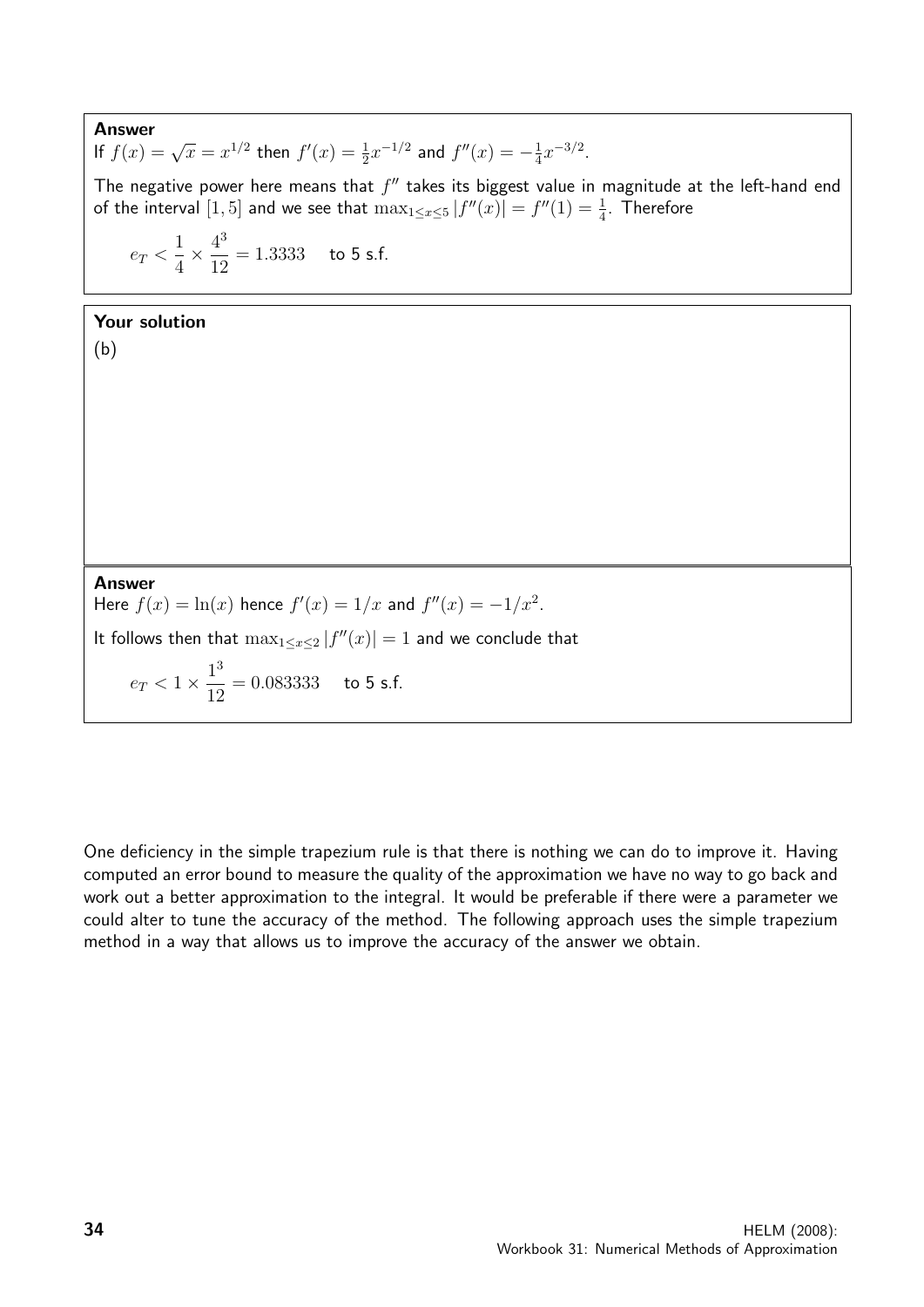

# **3. The composite trapezium rule**

The general idea here is to split the interval  $[a, b]$  into a sequence of N smaller subintervals of equal width  $h = (b - a)/N$ . Then we apply the simple trapezium rule to each of the subintervals.

Figure 7 below shows the case where  $N = 2$  (and ∴  $h = \frac{1}{2}$ )  $\frac{1}{2}(b-a)$ ). To simplify notation later on we let  $f_0 = f(a)$ ,  $f_1 = f(a+h)$  and  $f_2 = f(a+2h) = f(b)$ .



Figure 7

Applying the simple trapezium rule to each subinterval we get

$$
\int_{a}^{b} f(x) dx \approx \text{(area of first trapezium)} + \text{(area of second trapezium)}
$$

$$
= \frac{1}{2}h(f_0 + f_1) + \frac{1}{2}h(f_1 + f_2) = \frac{1}{2}h\left(f_0 + 2f_1 + f_2\right)
$$

where we remember that the width of each of the subintervals is h, rather than the  $b - a$  we had in the simple trapezium rule.

The next improvement will come from taking  $N=3$  subintervals (Figure 8). Here  $h=\frac{1}{3}$  $rac{1}{3}(b-a)$ is smaller than in Figure 7 above and we denote  $f_0 = f(a)$ ,  $f_1 = f(a + h)$ ,  $f_2 = f(a + 2h)$  and  $f_3 = f(a + 3h) = f(b)$ . (Notice that  $f_1$  and  $f_2$  mean something different from what they did in the  $N = 2$  case.)



Figure 8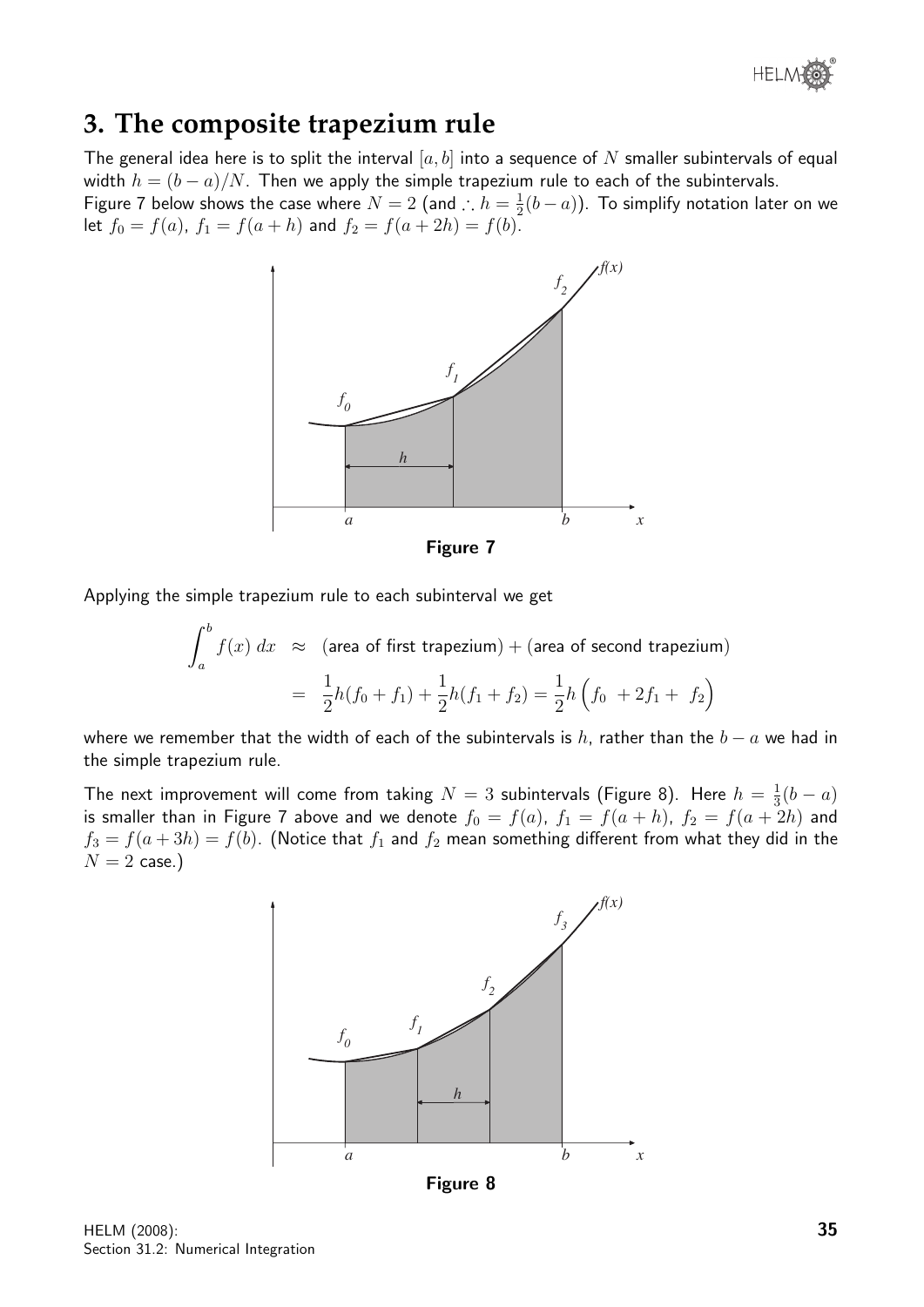As Figure 8 shows, the approximation is getting closer to the grey shaded area and in this case we have

$$
\int_{a}^{b} f(x) dx \approx \frac{1}{2}h(f_0 + f_1) + \frac{1}{2}h(f_1 + f_2) + \frac{1}{2}h(f_2 + f_3)
$$
  
= 
$$
\frac{1}{2}h\left(f_0 + 2\{f_1 + f_2\} + f_3\right).
$$

The pattern is probably becoming clear by now, but here is one more improvement. In Figure 9  $N=4, h=\frac{1}{4}$  $\frac{1}{4}(b-a)$  and we denote  $f_0=f(a)$ ,  $f_1=f(a+h)$ ,  $f_2=f(a+2h)$ ,  $f_3=f(a+3h)$ and  $f_4 = f(a + 4h) = f(b)$ .



#### This leads to

$$
\int_{a}^{b} f(x) dx \approx \frac{1}{2}h(f_0 + f_1) + \frac{1}{2}h(f_1 + f_2) + \frac{1}{2}h(f_2 + f_3) + \frac{1}{2}h(f_3 + f_4)
$$
  
= 
$$
\frac{1}{2}h\left(f_0 + 2\{f_1 + f_2 + f_3\} + f_4\right).
$$

We generalise this idea into the following Key Point.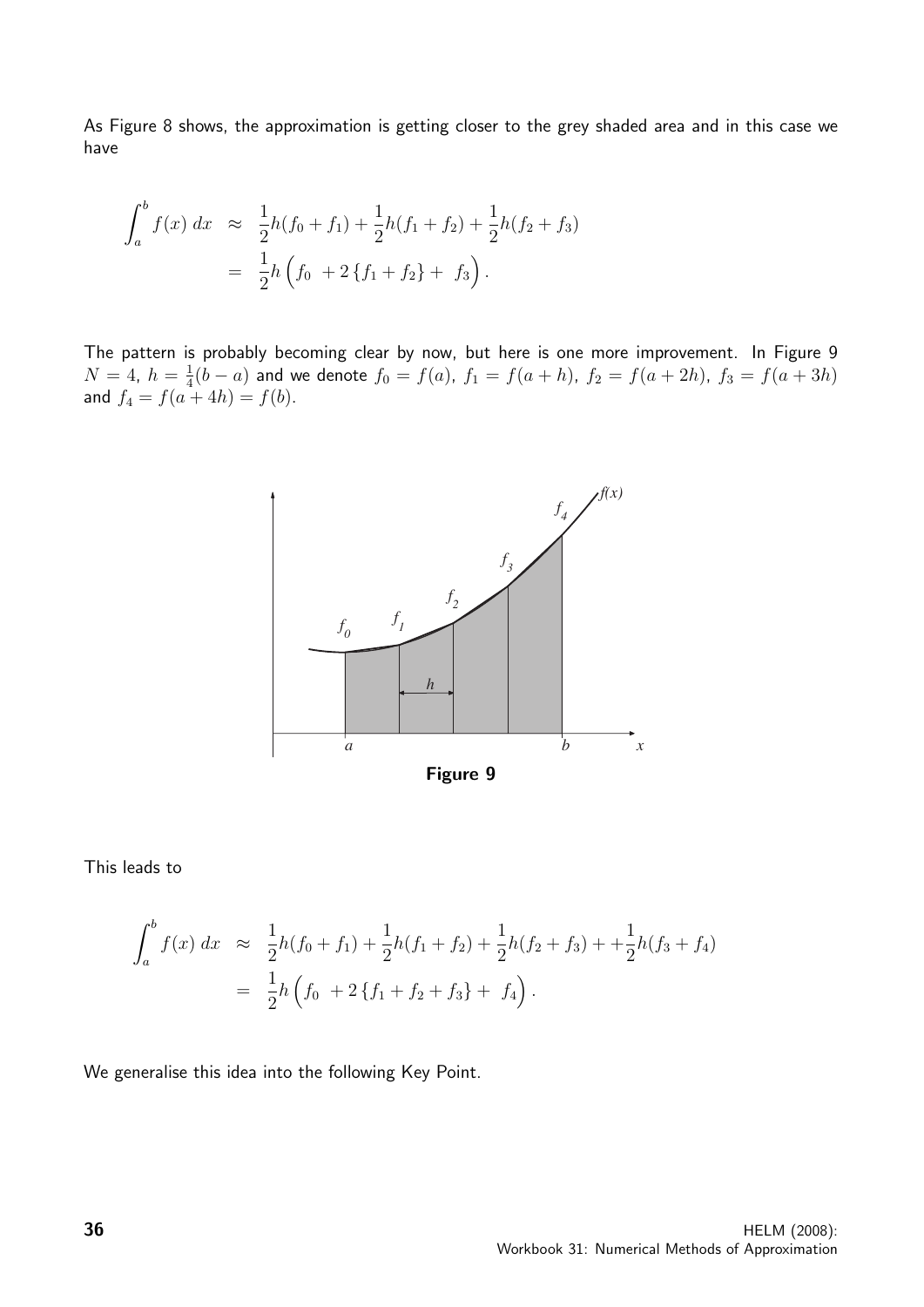





# **Example 12**

Using 4 subintervals in the composite trapezium rule, and working to 6 decimal places, approximate

$$
\int_0^2 \cosh(x) \ dx
$$

### Solution

In this case  $h = (2 - 0)/4 = 0.5$ . We require  $\cosh(x)$  evaluated at five x-values and the results are tabulated below to 6 d.p.

| $x_n$             | $f_n = \cosh(x_n)$ |
|-------------------|--------------------|
| $\mathbf{\Omega}$ | 1.000000           |
| 0.5               | 1.127626           |
| $\mathbf{I}$      | 1.543081           |
| 1.5               | 2.352410           |
| $\cdot$           | 3.762196           |

It follows that

$$
\int_0^2 \cosh(x) dx \approx \frac{1}{2} h (f_0 + f_4 + 2\{f_1 + f_2 + f_3\})
$$
  
=  $\frac{1}{2}$ (0.5) (1 + 3.762196 + 2{1.127626 + 1.543081 + 2.35241})  
= 3.452107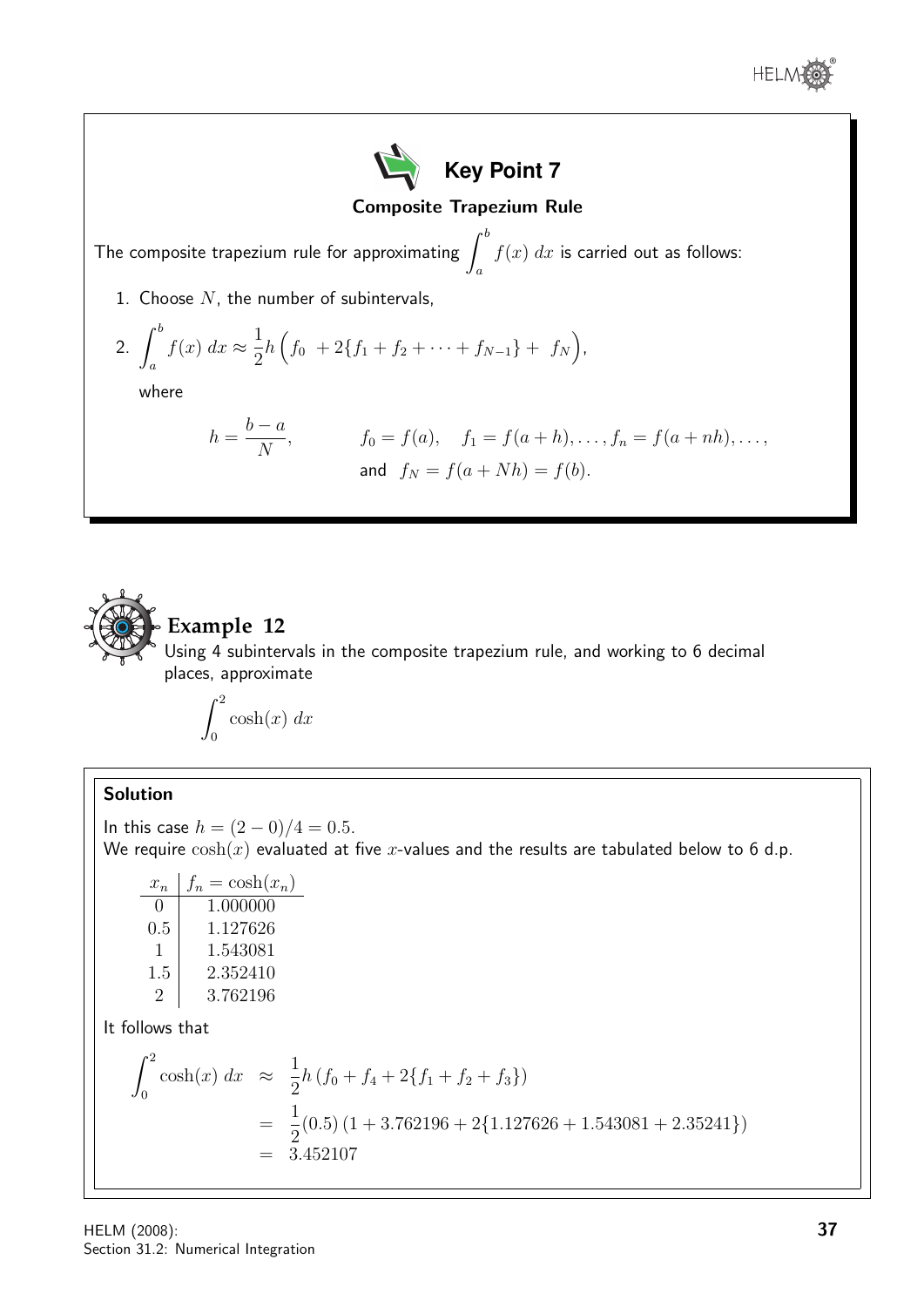

Using 4 subintervals in the composite trapezium rule approximate

 $\int_0^2$ 1  $ln(x) dx$ 

## Your solution

### Answer

In this case  $h = (2 - 1)/4 = 0.25$ . We require  $\ln(x)$  evaluated at five x-values and the results are tabulated below t0 6 d.p.

| $x_n$   | $f_n = \ln(x_n)$ |
|---------|------------------|
| L       | 0.000000         |
| 1.25    | 0.223144         |
| 1.5     | 0.405465         |
| 1.75    | 0.559616         |
| $\cdot$ | 0.693147         |

It follows that

$$
\int_{1}^{2} \ln(x) dx \approx \frac{1}{2} h \left( f_0 + f_4 + 2\{ f_1 + f_2 + f_3 \} \right)
$$
  
=  $\frac{1}{2} (0.25) (0 + 0.693147 + 2\{ 0.223144 + 0.405465 + 0.559616 \})$   
= 0.383700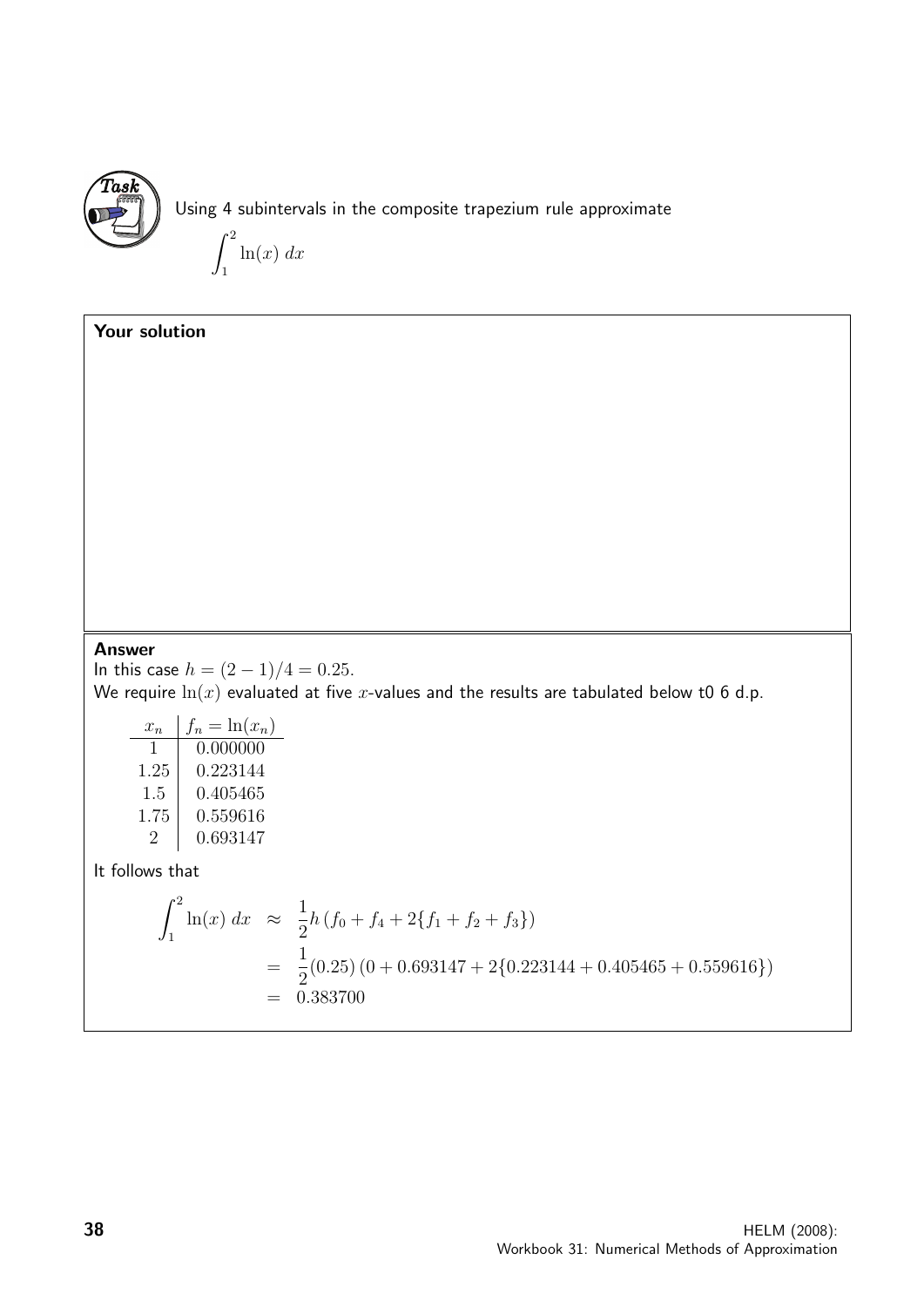

### **How good is the composite trapezium rule?**

We can work out an upper bound on the error incurred by the composite trapezium method. Fortunately, all we have to do here is apply the method for the error in the simple rule over and over again. Let  $e_T^N$  denote the error in the composite trapezium rule with  $N$  subintervals. Then

$$
\begin{array}{rcl}\n\left|e_{T}^{N}\right| & \leq & \max_{\text{1st subinterval}}\left|f''(x)\right|\frac{h^{3}}{12} + \max_{\text{2nd subinterval}}\left|f''(x)\right|\frac{h^{3}}{12} + \ldots + \max_{\text{last subinterval}}\left|f''(x)\right|\frac{h^{3}}{12} \\
\\
& = & \frac{h^{3}}{12} \underbrace{\left(\max_{\text{1st subinterval}}\left|f''(x)\right| + \max_{\text{2nd subinterval}}\left|f''(x)\right| + \ldots + \max_{\text{last subinterval}}\left|f''(x)\right|\right)}_{\text{last subinterval}}.\n\end{array}
$$

### $N$  terms

This is all very well as a piece of theory, but it is awkward to use in practice. The process of working out the maximum value of  $|f''|$  separately in each subinterval is very time-consuming. We can obtain a more user-friendly, if less accurate, error bound by replacing each term in the last bracket above with the biggest one. Hence we obtain

$$
\left|e_{T}^{N}\right| \leq \frac{h^{3}}{12} \left( N \max_{a \leq x \leq b} \left|f''(x)\right| \right)
$$

This upper bound can be rewritten by recalling that  $Nh = b - a$ , and we now summarise the result in a Key Point.



The formula in Key Point 8 can be used to decide how many subintervals to use to guarantee a specific accuracy.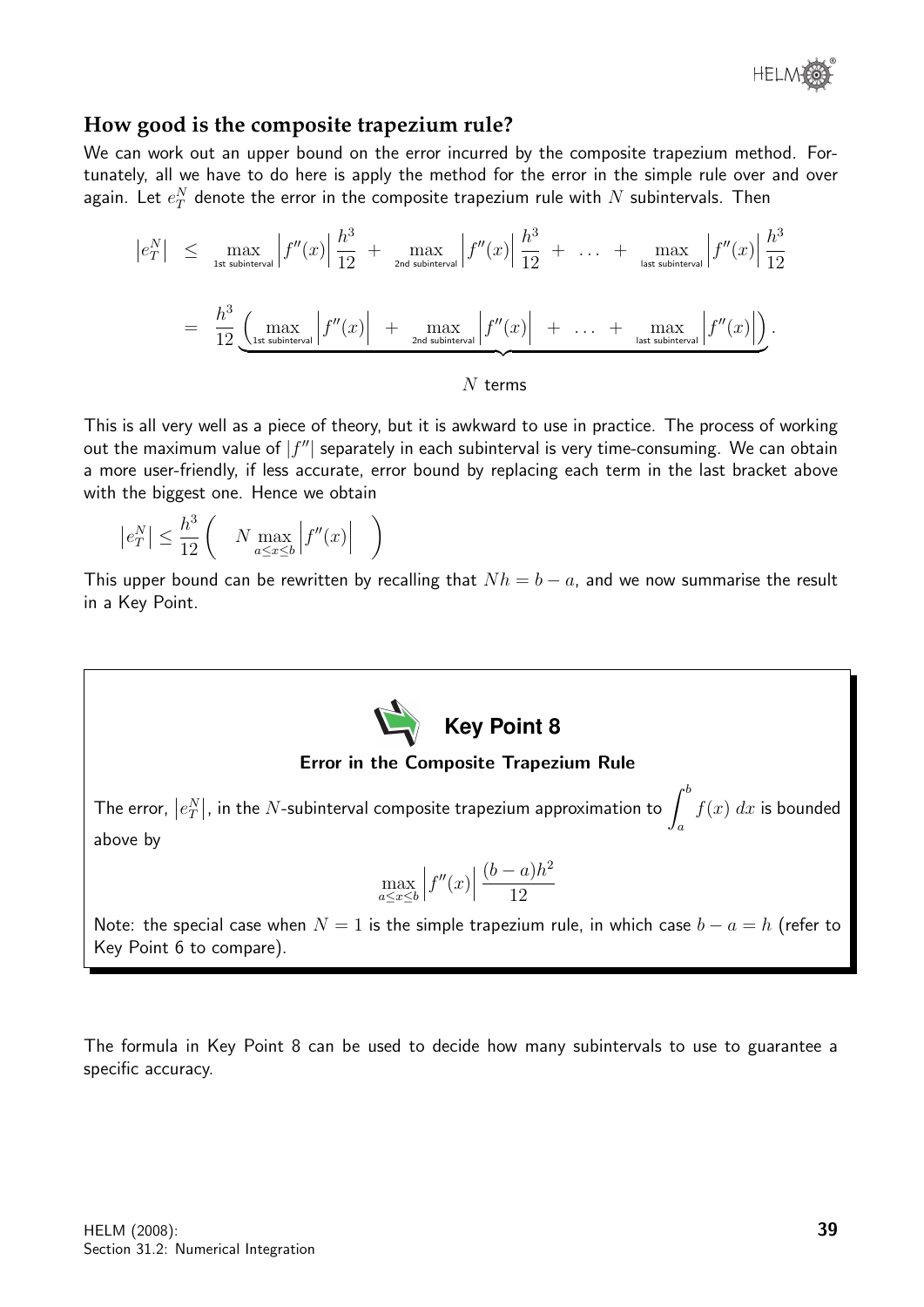

# **Example 13**

The function  $f$  is known to have a second derivative with the property that

 $|f''(x)| < 12$ 

for  $x$  between 0 and 4.

Using the error bound given in Key Point 8 determine how many subintervals are required so that the composite trapezium rule used to approximate

$$
\int_0^4 f(x) \ dx
$$

can be guaranteed to be in error by less than  $\frac{1}{2} \times 10^{-3}$ .

### Solution

We require that

$$
12 \times \frac{(b-a)h^2}{12} < 0.0005
$$

that is

 $4h^2 < 0.0005$ .

This implies that  $h^2 < 0.000125$  and therefore  $h < 0.0111803$ . Now  $N = (b - a)/h = 4/h$  and it follows that

 $N > 357.7708$ 

Clearly,  $N$  must be a whole number and we conclude that the smallest number of subintervals which guarantees an error smaller than 0.0005 is  $N = 358$ .

It is worth remembering that the error bound we are using here is a pessimistic one. We effectively use the same (worst case) value for  $f''(x)$  all the way through the integration interval. Odds are that fewer subintervals will give the required accuracy, but the value for  $N$  we found here will guarantee a good enough approximation.

Next are two Tasks for you to try.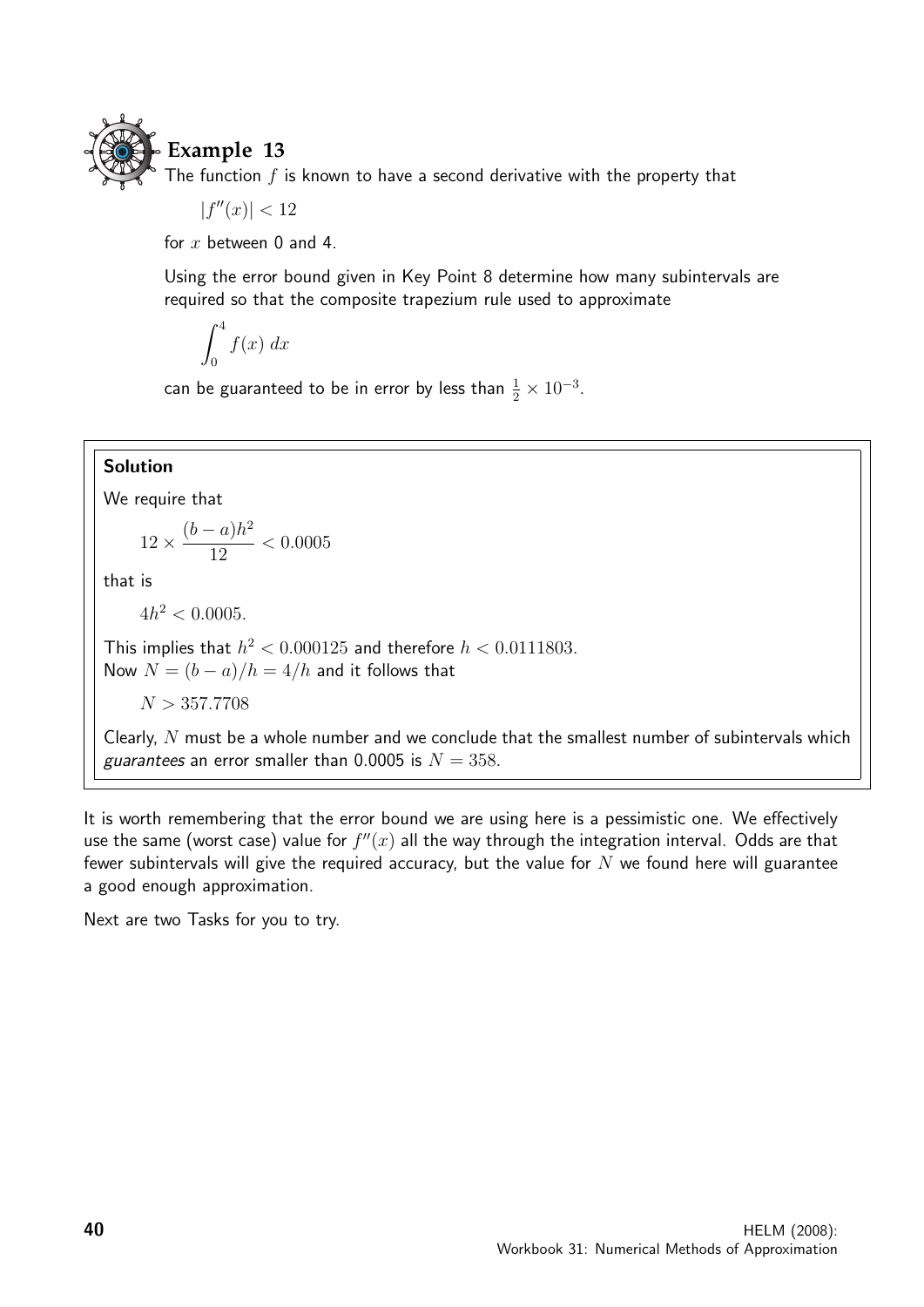



The function  $f$  is known to have a second derivative with the property that  $|f''(x)| < 14$ 

for x between  $-1$  and 4.

Using the error bound given in Key Point 8 determine how many subintervals are required so that the composite trapezium rule used to approximate

$$
\int_{-1}^{4} f(x) \ dx
$$

can be guaranteed to have an error less than 0.0001.

### Your solution

### Answer

We require that

$$
14 \times \frac{(b-a)h^2}{12} < 0.0001
$$

that is

$$
\frac{70h^2}{12} < 0.0001
$$

This implies that  $h^2 < 0.00001714$  and therefore  $h < 0.0041404$ . Now  $N = (b - a)/h = 5/h$  and it follows that

 $N > 1207.6147$ 

Clearly,  $N$  must be a whole number and we conclude that the smallest number of subintervals which guarantees an error smaller than 0.00001 is  $N = 1208$ .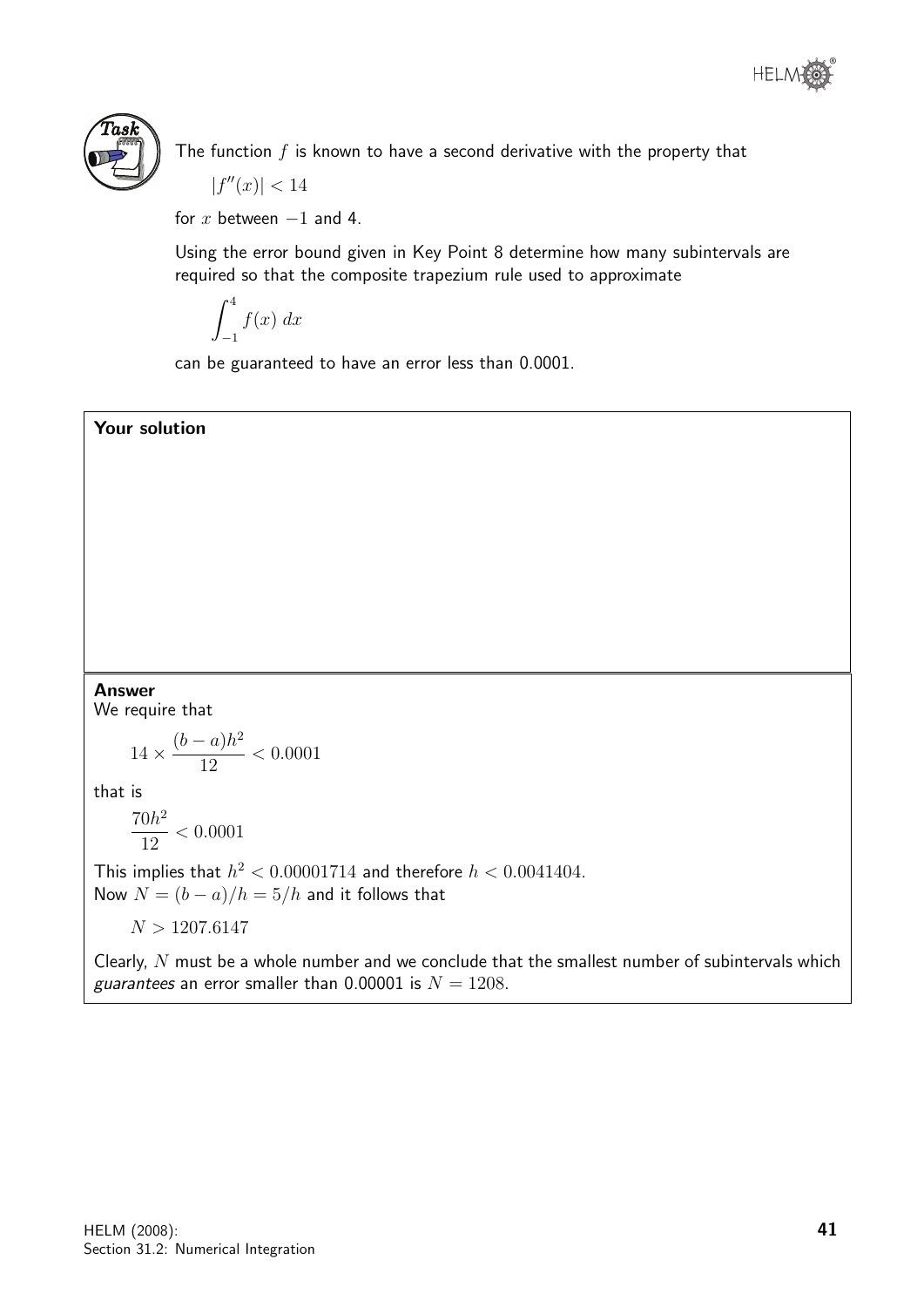

It is given that the function  $e^{-x^2/2}$  has a second derivative that is never greater than 1 in absolute value.

(a) Use this fact to determine how many subintervals are required for the composite trapezium method to deliver an approximation to

$$
\int_0^1 \frac{1}{\sqrt{2\pi}} e^{-x^2/2} dx
$$

that is guaranteed to have an error less than  $\frac{1}{2} \times 10^{-2}.$ 

(b) Find an approximation to the integral that is in error by less than  $\frac{1}{2} \times 10^{-2}$ .

| Your solution                                                                                                              |
|----------------------------------------------------------------------------------------------------------------------------|
| (a)                                                                                                                        |
|                                                                                                                            |
|                                                                                                                            |
|                                                                                                                            |
|                                                                                                                            |
|                                                                                                                            |
|                                                                                                                            |
| <b>Answer</b>                                                                                                              |
| We require that $\frac{1}{\sqrt{2\pi}}\frac{(b-a)h^2}{12} < 0.005$ . This means that $h^2 < 0.150398$ and therefore, since |
| $N = 1/h$ , it is necessary for $N = 3$ for the error bound to be less than $\pm \frac{1}{2} \times 10^{-2}$ .             |
|                                                                                                                            |
| Your solution                                                                                                              |

(b)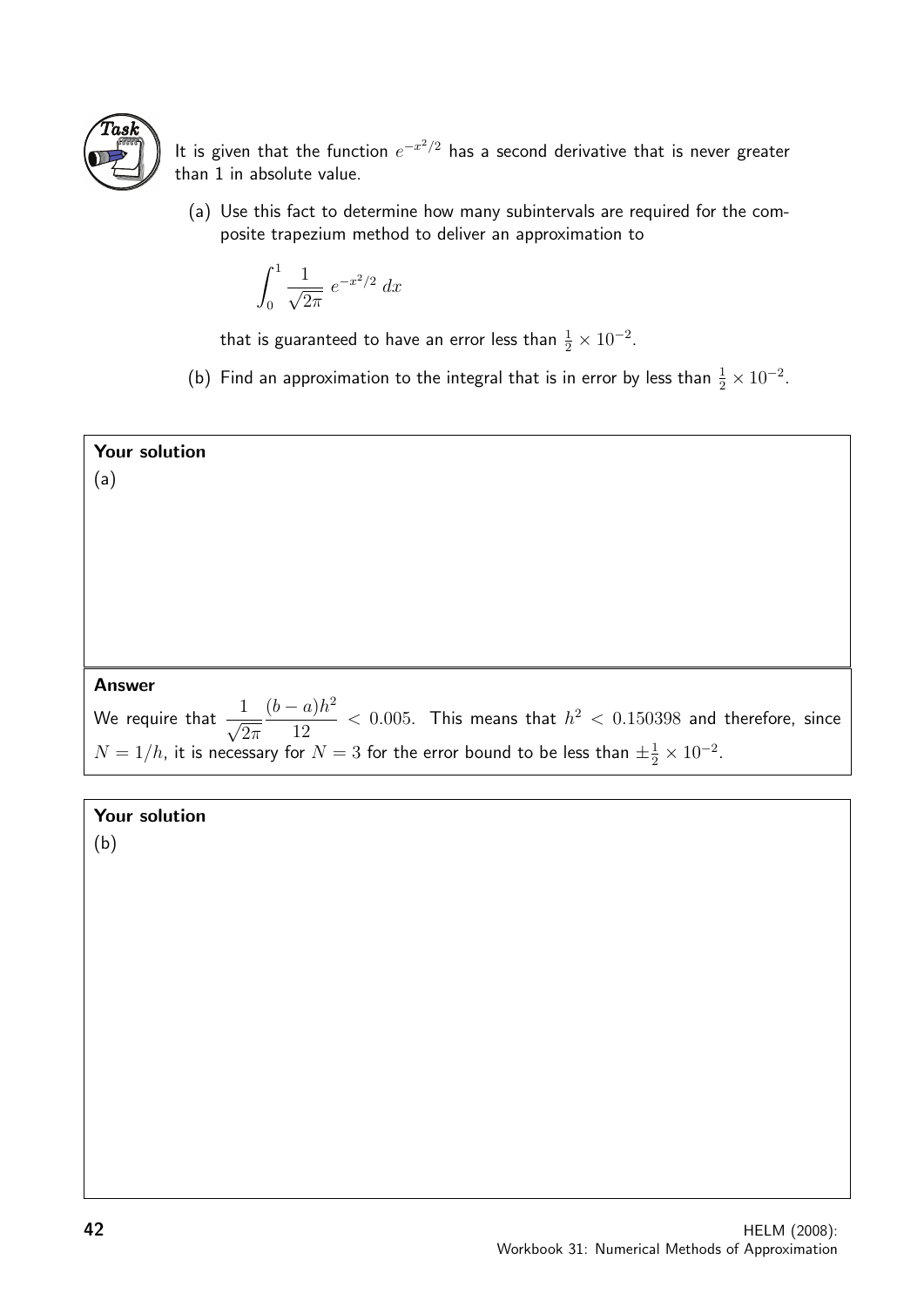

### Answer

To carry out the composite trapezium rule, with  $h=\frac{1}{3}$  $\frac{1}{3}$  we need to evaluate  $f(x) = \frac{1}{\sqrt{c}}$  $2\pi$  $e^{-x^2/2}$  at  $x = 0, h, 2h, 1$ . This evaluation gives

$$
f(0) = f_0 = 0.39894,
$$
  $f(h) = f_1 = 0.37738,$   $f(2h) = f_2 = 0.31945$ 

and  $f(1) = f_3 = 0.24197$ ,

all to 5 decimal places. It follows that

$$
\int_0^1 \frac{1}{\sqrt{2\pi}} e^{-x^2/2} dx \approx \frac{1}{2}h(f_0 + f_3 + 2\{f_1 + f_2\}) = 0.33910
$$

We know from part (a) that this approximation is in error by less than  $\frac{1}{2}\times 10^{-2}.$ 



## **Example 14**

Determine the minimum number of steps needed to guarantee an error not exceeding  $\pm 0.001$ , when evaluating

$$
\int_0^1 \cosh(x^2) \ dx
$$

using the trapezium rule.

Solution  $f(x) = \cosh(x^2)$   $f'(x) = 2x \sinh(x^2)$   $f''(x) = 2 \sinh(x^2) + 4x^2 \cosh(x^2)$ Using the error formula in Key Point 8  $E =$  $\left|-\frac{1}{12}\right|$ 12  $h^2\{2\sinh(x^2)+4x^2\cosh(x^2)\}\$  $\begin{array}{c} \begin{array}{c} \begin{array}{c} \end{array} \\ \begin{array}{c} \end{array} \end{array} \end{array}$  $x \in [0, 1]$  $|E|_{\text{max}}$  occurs when  $x = 1$  $0.001 >$  $h<sup>2</sup>$ 12  ${2\sinh(1) + 4\cosh(1)}$  $h^2$  <  $0.012/\{(2\sinh(1) + 4\cosh(1)\}\)$  $\Rightarrow h^2$  < 0.001408  $\Rightarrow h \lt 0.037523$  $\Rightarrow$  n > 26.651  $\Rightarrow n = 27$  needed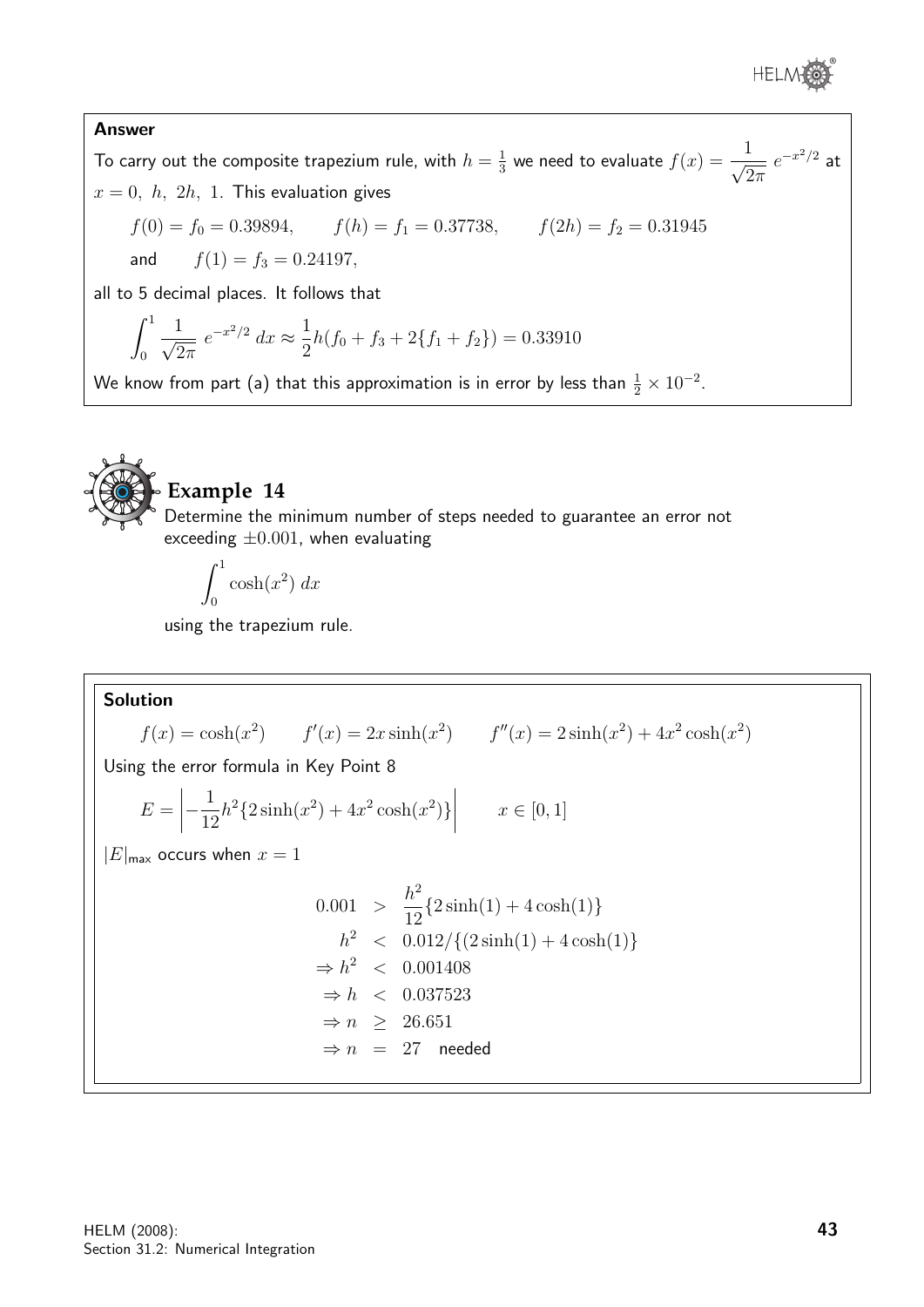

Your solution

Determine the minimum of strips,  $n$ , needed to evaluate by the trapezium rule:

$$
\int_0^{\pi/4} \{3x^2 - 1.5\sin(2x)\} \, dx
$$

such that the error is guaranteed not to exceed  $\pm 0.005$ .

Answer

$$
f(x) = 3x^2 - 1.5\sin(2x) \qquad f''(x) = 6 + 6\sin(2x)
$$

|Error| will be maximum at  $x = \frac{\pi}{4}$ 4 so that  $\sin(2x) = 1$ 

$$
E = -\frac{(b-a)}{12}h^2 f^{(2)}(x) \qquad x \in [0, \frac{\pi}{4}]
$$
  
\n
$$
E = -\frac{\pi}{48}h^2 6\{1 + \sin(2x)\}, \qquad x \in [0, \frac{\pi}{4}]
$$
  
\n
$$
|E|_{\text{max}} = \frac{\pi}{48}h^2(12) = \frac{\pi h^2}{4}
$$
  
\nWe need  $\frac{\pi h^2}{4} < 0.005 \qquad \Rightarrow h^2 < \frac{0.02}{\pi} \qquad \Rightarrow \qquad h < 0.07979$   
\nNow  $nh = (b-a) = \frac{\pi}{4}$  so  $n = \frac{\pi}{4h}$   
\nWe need  $n > \frac{\pi}{4 \times 0.07979} = 9.844$  so  $n = 10$  required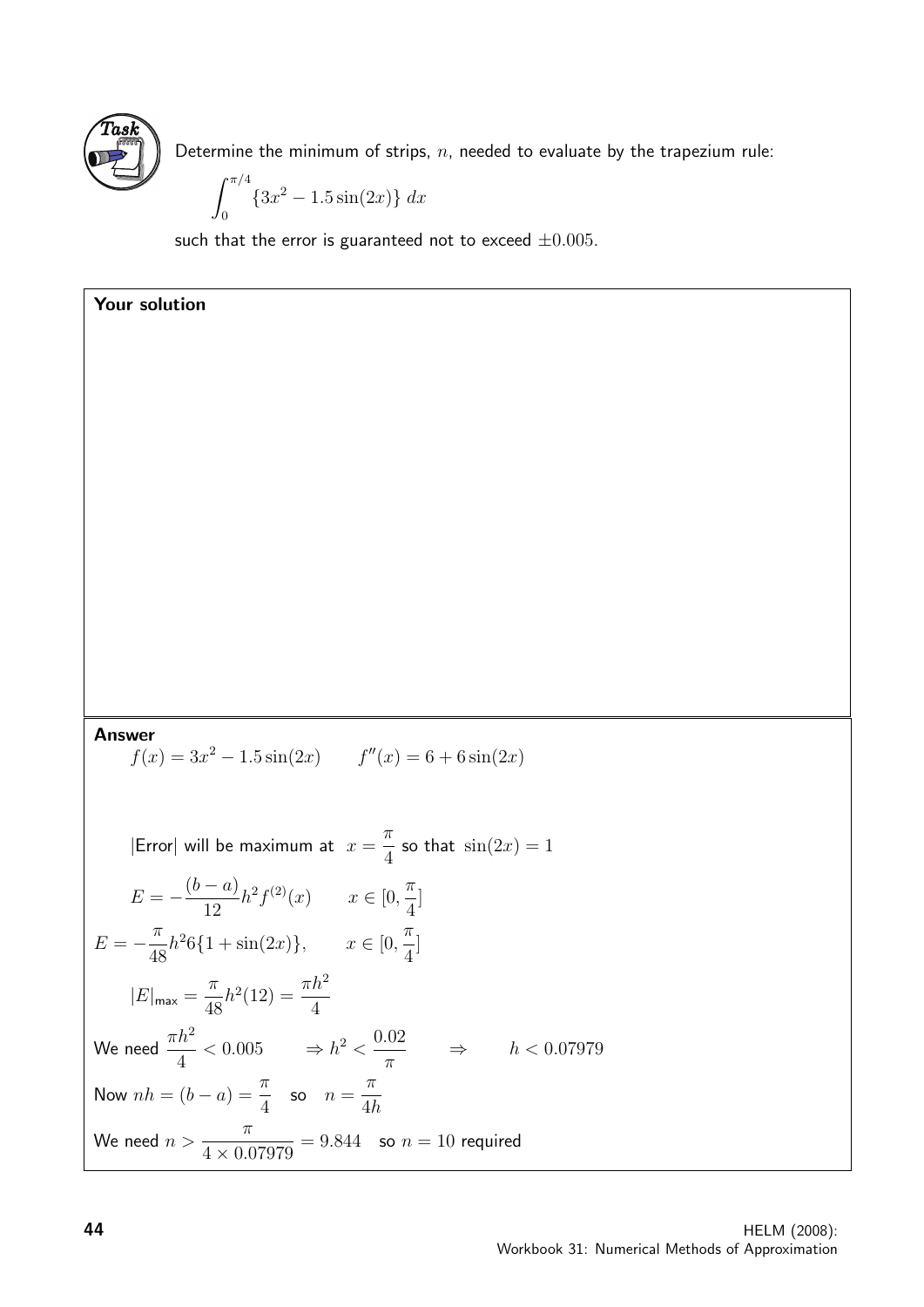

# **4. Other methods for approximating integrals**

Here we briefly describe other methods that you may have heard, or get to hear, about. In the end they all amount to the same sort of thing, that is we sample the integrand  $f$  at a few points in the integration interval and then take a weighted average of all these  $f$  values. All that is needed to implement any of these methods is the list of sampling points and the weight that should be attached to each evaluation. Lists of these points and weights can be found in many books on the subject.

# **Simpson's rule**

This is based on passing a quadratic through three equally spaced points, rather than passing a straight line through two points as we did for the simple trapezium rule. The composite Simpson's rule is given in the following Key Point.



The formula in Key Point 9 is slightly more complicated than the corresponding one for composite trapezium rule. One way of remembering the rule is the learn the pattern

1 4 2 4 2 4 2 . . . 4 2 4 2 4 1

which show that the end point values are multiplied by 1, the values with odd-numbered subscripts are multiplied by 4 and the *interior* values with even subscripts are multiplied by 2.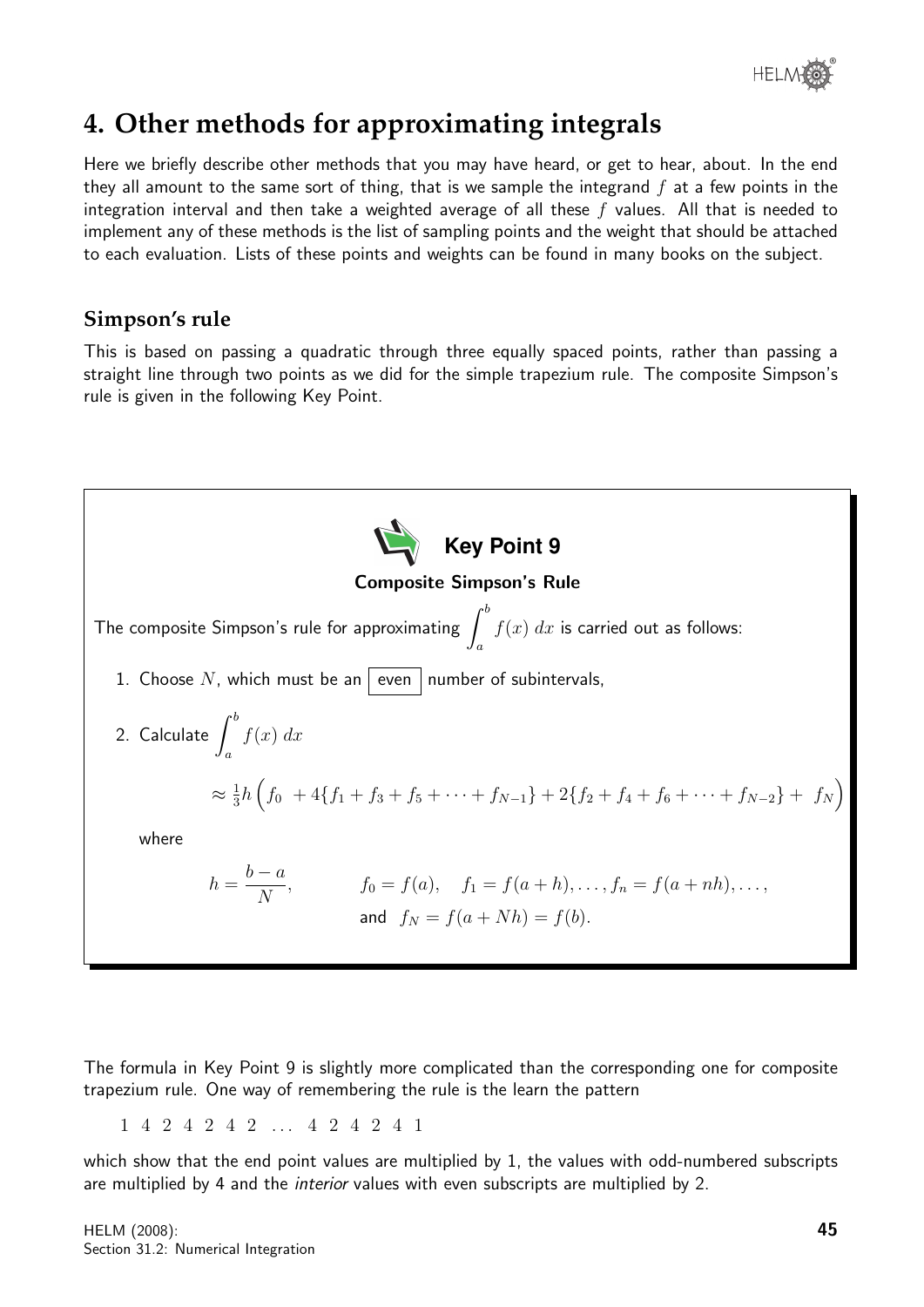

$$
\int_0^2 \cosh(x) \ dx.
$$

### Solution

In this case  $h = (2 - 0)/4 = 0.5$ . We require  $cosh(x)$  evaluated at five x-values and the results are tabulated below to 6 d.p.

| $x_n$             | $f_n = \cosh(x_n)$ |
|-------------------|--------------------|
| $\mathbf{\Omega}$ | 1.000000           |
| 0.5               | 1.127626           |
| 1                 | 1.543081           |
| 1.5               | 2.352410           |
| 2                 | 3.762196           |

It follows that

$$
\int_0^2 \cosh(x) \, dx \quad \approx \quad \frac{1}{3} h \left( f_0 + 4f_1 + 2f_2 + 4f_3 + f_4 \right)
$$
\n
$$
= \quad \frac{1}{3} (0.5) \left( 1 + 4 \times 1.127626 + 2 \times 1.543081 + 4 \times 2.352410 + 3.762196 \right)
$$
\n
$$
= \quad 3.628083,
$$

where this approximation is given to 6 decimal places.

This approximation to  $\int^2$ 0  $\cosh(x)$  dx is closer to the true value of  $\sinh(2)$  (which is 3.626860 to 6 d.p.) than we obtained when using the composite trapezium rule with the same number of subintervals.



### Your solution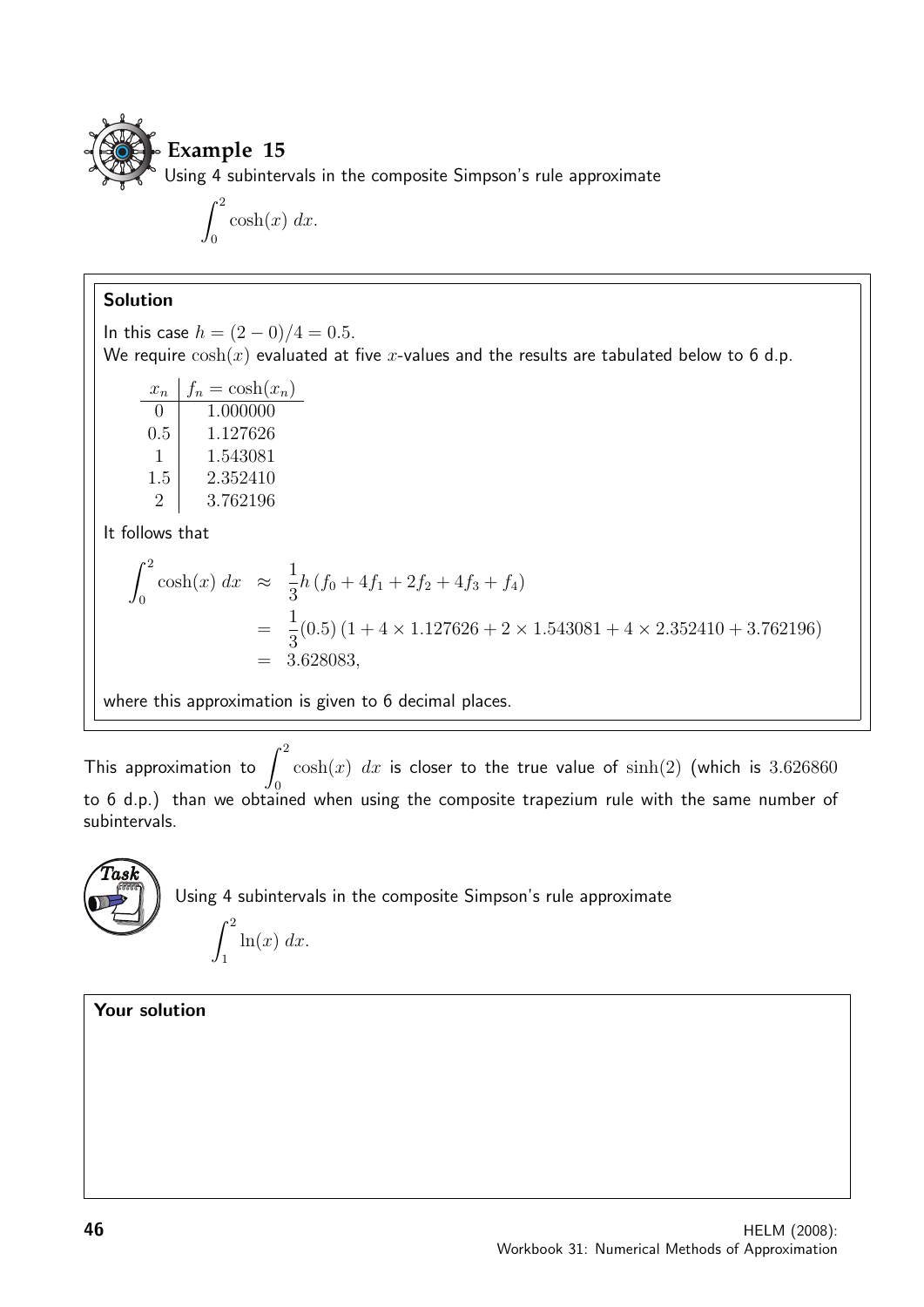

### Answer

In this case  $h = (2 - 1)/4 = 0.25$ . There will be five x-values and the results are tabulated below to 6 d.p.

| $x_n$ | $f_n = \ln(x_n)$ |
|-------|------------------|
| 1.00  | 0.000000         |
| 1.25  | 0.223144         |
| 1.50  | 0.405465         |
| 1.75  | 0.559616         |
| 2.00  | 0.693147         |

It follows that

$$
\int_{1}^{2} \ln(x) dx \approx \frac{1}{3} h (f_0 + 4f_1 + 2f_2 + 4f_3 + f_4)
$$
  
=  $\frac{1}{3}$ (0.25) (0 + 4 × 0.223144 + 2 × 0.405465 + 4 × 0.559616 + 0.693147)  
= 0.386260 to 6 d.p.

## **How good is the composite Simpson's rule?**

On page 39 (Key Point 8) we saw a formula for an upper bound on the error in the composite trapezium method. A corresponding result for the composite Simpson's rule exists and is given in the following Key Point.



The formula in Key Point 10 can be used to decide how many subintervals to use to guarantee a specific accuracy.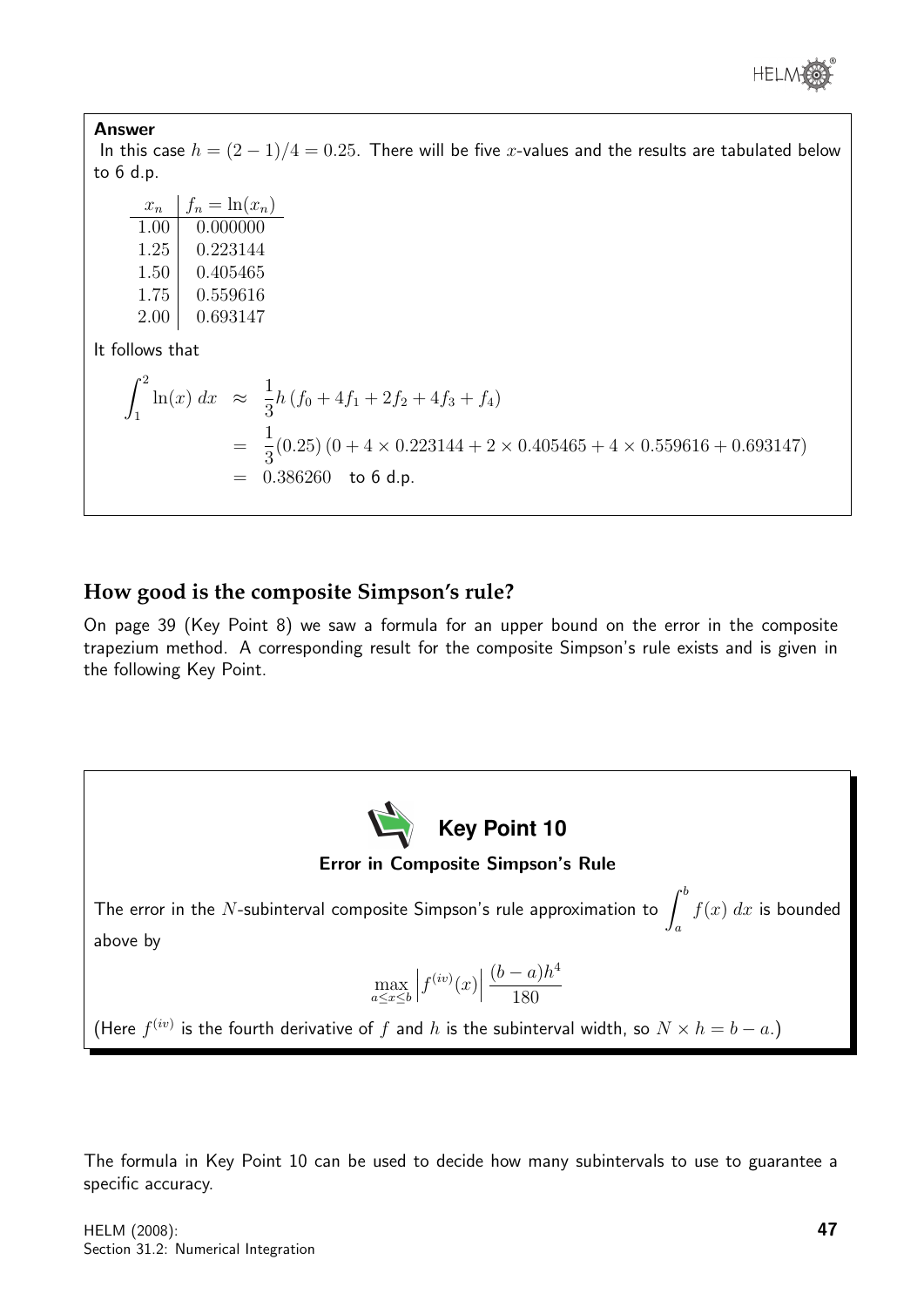

# **Example 16**

The function  $f$  is known to have a fourth derivative with the property that

 $|f^{(iv)}(x)| < 5$ 

for  $x$  between 1 and 5. Determine how many subintervals are required so that the composite Simpson's rule used to approximate

$$
\int_1^5 f(x) \ dx
$$

incurs an error that is guaranteed less than 0.005 .

### Solution

We require that

$$
5 \times \frac{4h^4}{180} < 0.005
$$

This implies that  $h^4 < 0.045$  and therefore  $h < 0.460578$ . Now  $N = 4/h$  and it follows that

 $N > 8.684741$ 

For the composite Simpson's rule  $N$  must be an even whole number and we conclude that the smallest number of subintervals which *guarantees* an error smaller than 0.005 is  $N = 10$ .



The function  $f$  is known to have a fourth derivative with the property that

$$
\left|f^{(iv)}(x)\right| < 12
$$

for  $x$  between 2 and 6. Determine how many subintervals are required so that the composite Simpson's rule used to approximate

$$
\int_2^6 f(x) \ dx
$$

incurs an error that is guaranteed less than 0.0005 .

### Your solution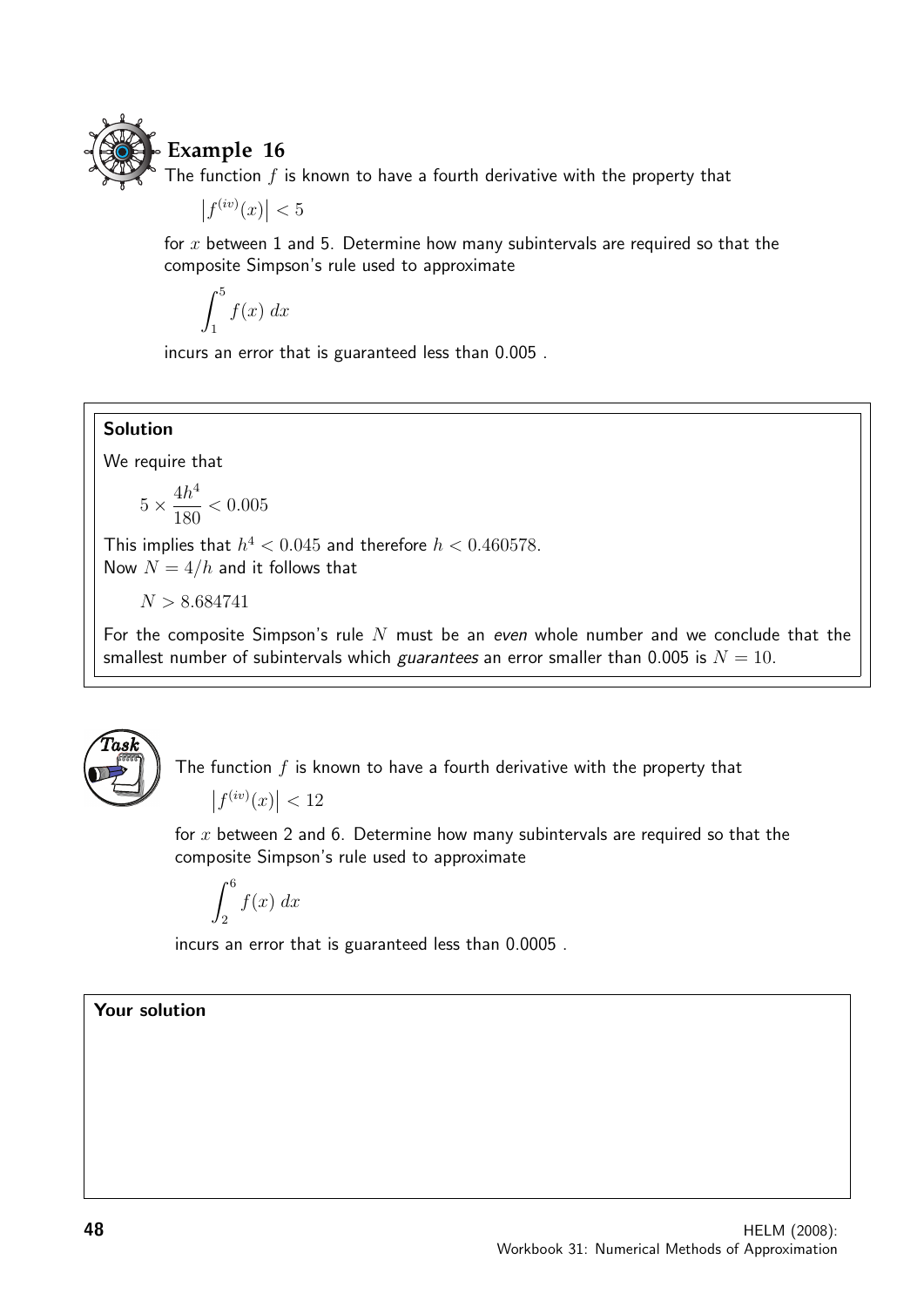

Answer We require that

$$
12 \times \frac{4h^4}{180} < 0.0005
$$

This implies that  $h^4 < 0.001875$  and therefore  $h < 0.208090$ . Now  $N = 4/h$  and it follows that

 $N > 19.222491$ 

 $N$  must be an even whole number and we conclude that the smallest number of subintervals which guarantees an error smaller than 0.0005 is  $N = 20$ .

The following Task is similar to one that we saw earlier in this Section (page 42). Using the composite Simpson's rule we can achieve greater accuracy, for a similar amount of effort, than we managed using the composite trapezium rule.



It is given that the function  $e^{-x^2/2}$  has a fourth derivative that is never greater than 3 in absolute value.

(a) Use this fact to determine how many subintervals are required for the composite Simpson's rule to deliver an approximation to

$$
\int_0^1 \frac{1}{\sqrt{2\pi}} e^{-x^2/2} dx
$$

Your solution

that is guaranteed to have an error less than  $\frac{1}{2} \times 10^{-4}.$ 

Answer

We require that  $\frac{3}{\sqrt{2}}$  $2\pi$  $(b-a)h^4$ 180  $< 0.00005$ .

This means that  $h^4 < 0.00751988$  and therefore  $h < 0.294478$ . Since  $N = 1/h$  it is necessary for  $N=4$  for the error bound to be guaranteed to be less than  $\pm \frac{1}{2} \times 10^{-4}.$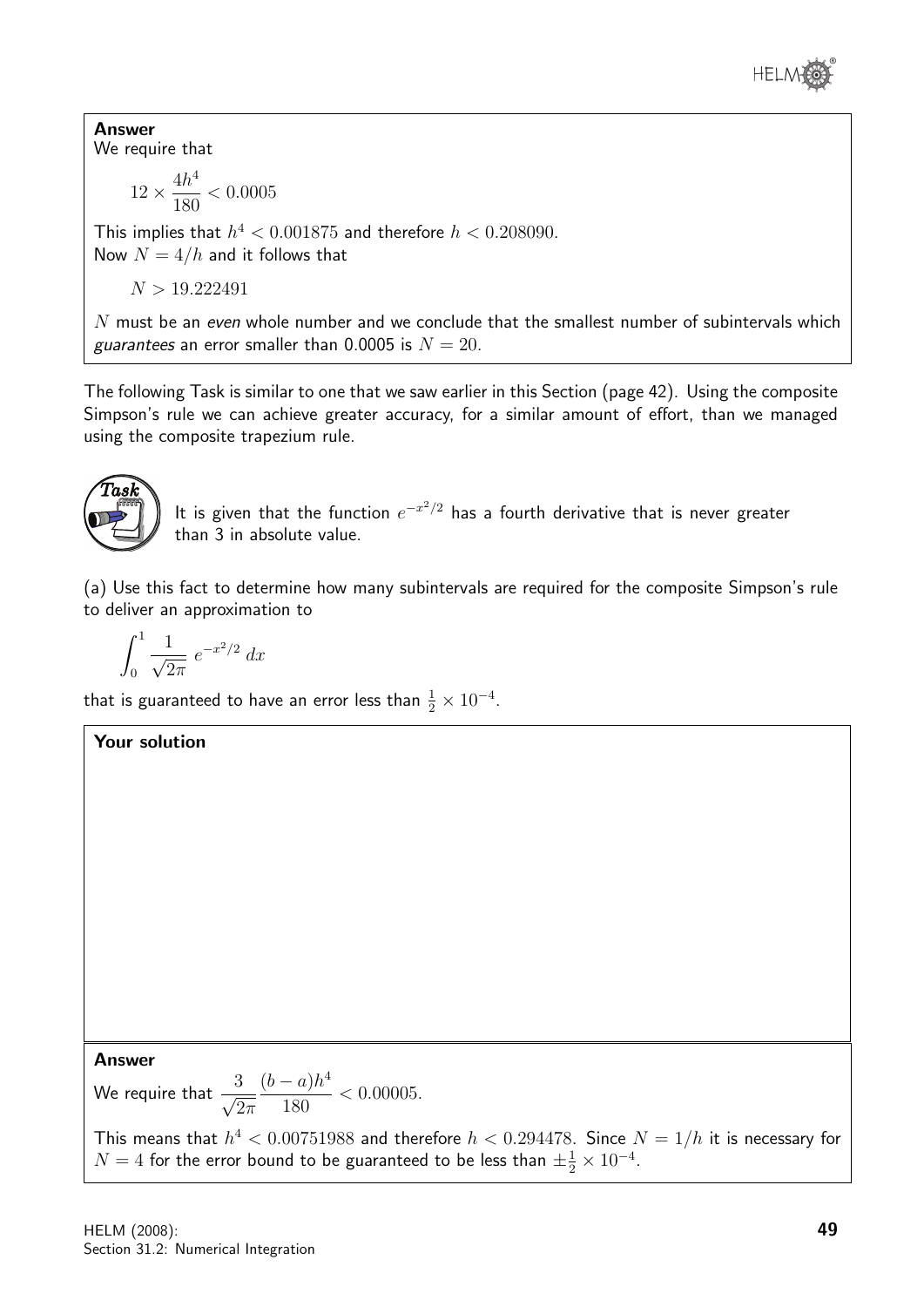(b) Find an approximation to the integral that is in error by less than  $\frac{1}{2} \times 10^{-4}$ .

## Your solution

### Answer

In this case  $h = (1 - 0)/4 = 0.25$ . We require  $\frac{1}{\sqrt{2}}$  $2\pi$  $e^{-x^2/2}$  evaluated at five x-values and the results are tabulated below to 6 d.p.

| $x_n$ | $\frac{1}{\sqrt{2\pi}}$ | $e^{-x_n^2/2}$ |
|-------|-------------------------|----------------|
| 0     | 0.398942                |                |
| 0.25  | 0.386668                |                |
| 0.5   | 0.352065                |                |
| 0.75  | 0.301137                |                |
| 1     | 0.241971                |                |

It follows that

$$
\int_0^1 \frac{1}{\sqrt{2\pi}} e^{-x^2/2} dx \approx \frac{1}{3} h (f_0 + 4f_1 + 2f_2 + 4f_3 + f_4)
$$
  
=  $\frac{1}{3} (0.25) (0.398942 + 4 \times 0.386668 + 2 \times 0.352065 + 4 \times 0.301137 + 0.241971)$   
= 0.341355 to 6 d.p.

We know from part (a) that this approximation is in error by less than  $\frac{1}{2}\times 10^{-4}$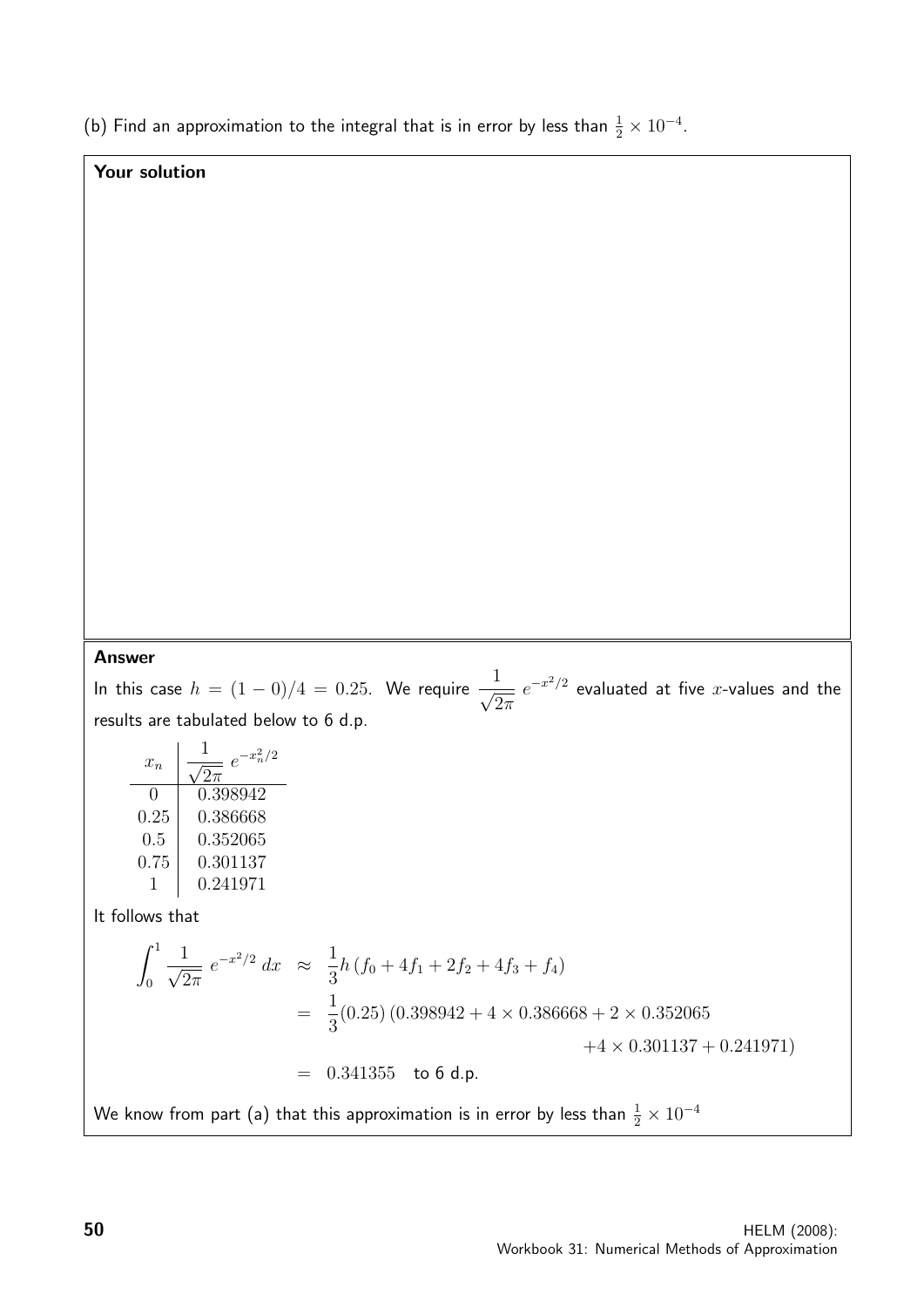

Find out how many strips are needed to be sure that

$$
\int_0^4 \sinh(2t) \ dt
$$

is evaluated by Simpson's rule with error less than  $\pm 0.0001$ 

**Solution**  
\n
$$
E = -\frac{(b-a)}{180}h^4(16)\sinh(2x) \qquad 0 < x < 4
$$
\n
$$
|E| \le \frac{64h^2\sinh(8)}{180} \le 0.0001
$$
\n
$$
\Rightarrow h^4 \le \frac{0.0180}{64\sinh(8)} \Rightarrow h \le 0.0208421
$$
\n
$$
nh = b - a \qquad \Rightarrow \qquad n \ge \frac{4}{0.0208421} = 191.92
$$
\nSo  $n = 192$  is needed (minimum even number).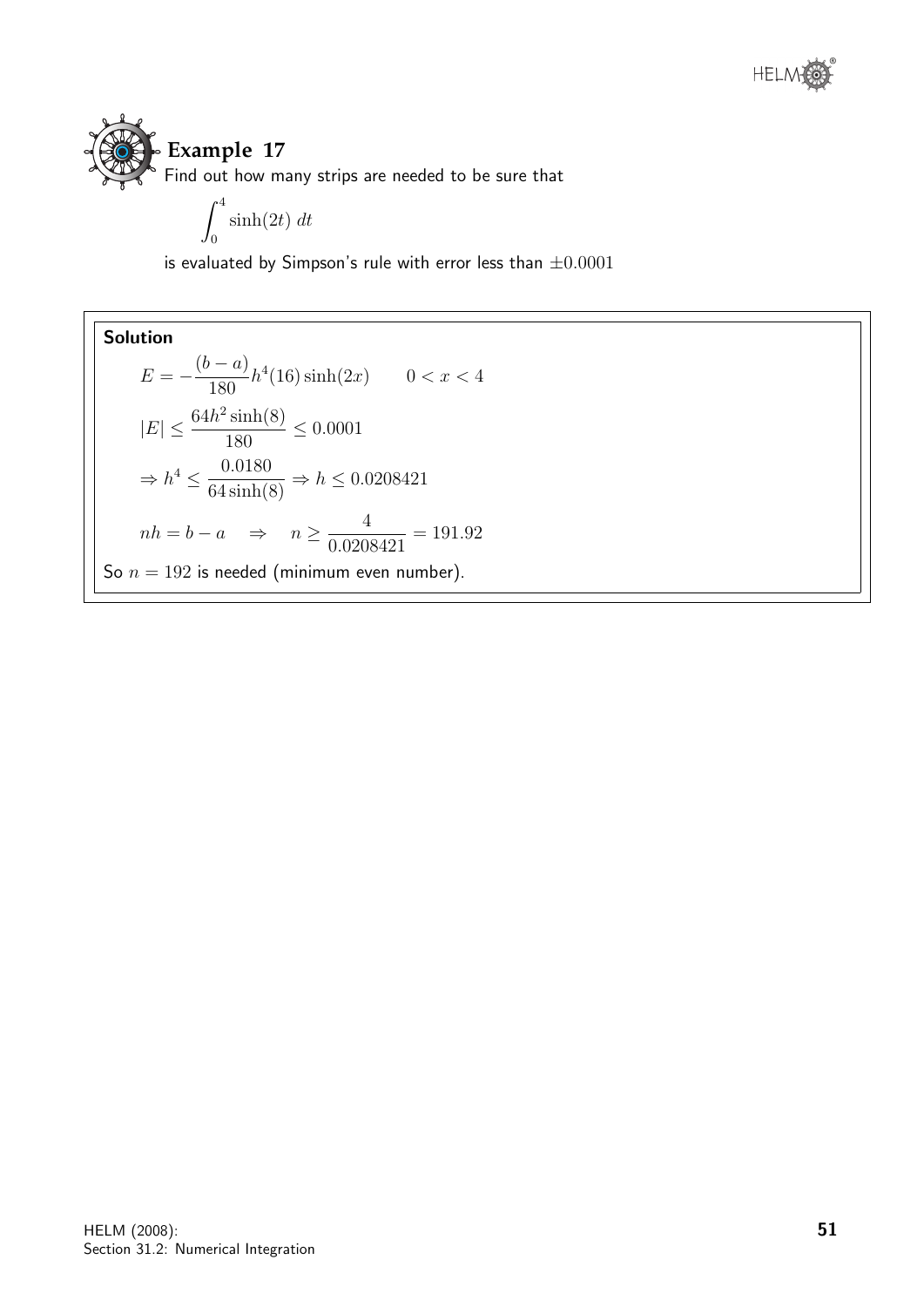

# **Engineering Example 1**

# **Plastic bottle design**

### Introduction

Manufacturing containers is a large and varied industry and optimum packaging can save companies millions of pounds. Although determining the capacity of a container and amount of material needed can be done by physical experiment, mathematical modelling provides a cost-effective and efficient means for the designer to experiment.

## Problem in words

A manufacturer is designing a new plastic bottle to contain 900 ml of fabric softener. The bottle is circular in cross section, with a varying radius given by

 $r = 4 + 0.5z - 0.07z^2 + 0.002z^3$ 

where z is the height above the base in cm.

- (a) Find an expression for the volume of the bottle and hence show that the fill level needs to be approximately 18 cm.
- (b) If the wall thickness of the plastic is 1 mm, show that this is always small compared to the bottle radius.
- (c) Hence, find the volume of plastic required to manufacture a bottle which is 20 cm tall (include the plastic in the base and side walls), using a numerical method.

A graph the radius against z is shown below:



Figure 10

### Mathematical statement of problem

Calculate all lengths in centimetres.

- (a) The formula for the volume of a solid of revolution, revolved round the z axis between  $z = 0$ and  $z=d$  is  $\int^d$ 0  $\pi r^2\ dz.$  We have to evaluate this integral.
- (b) To show that the thickness is small relative to the radius we need to find the minimum radius.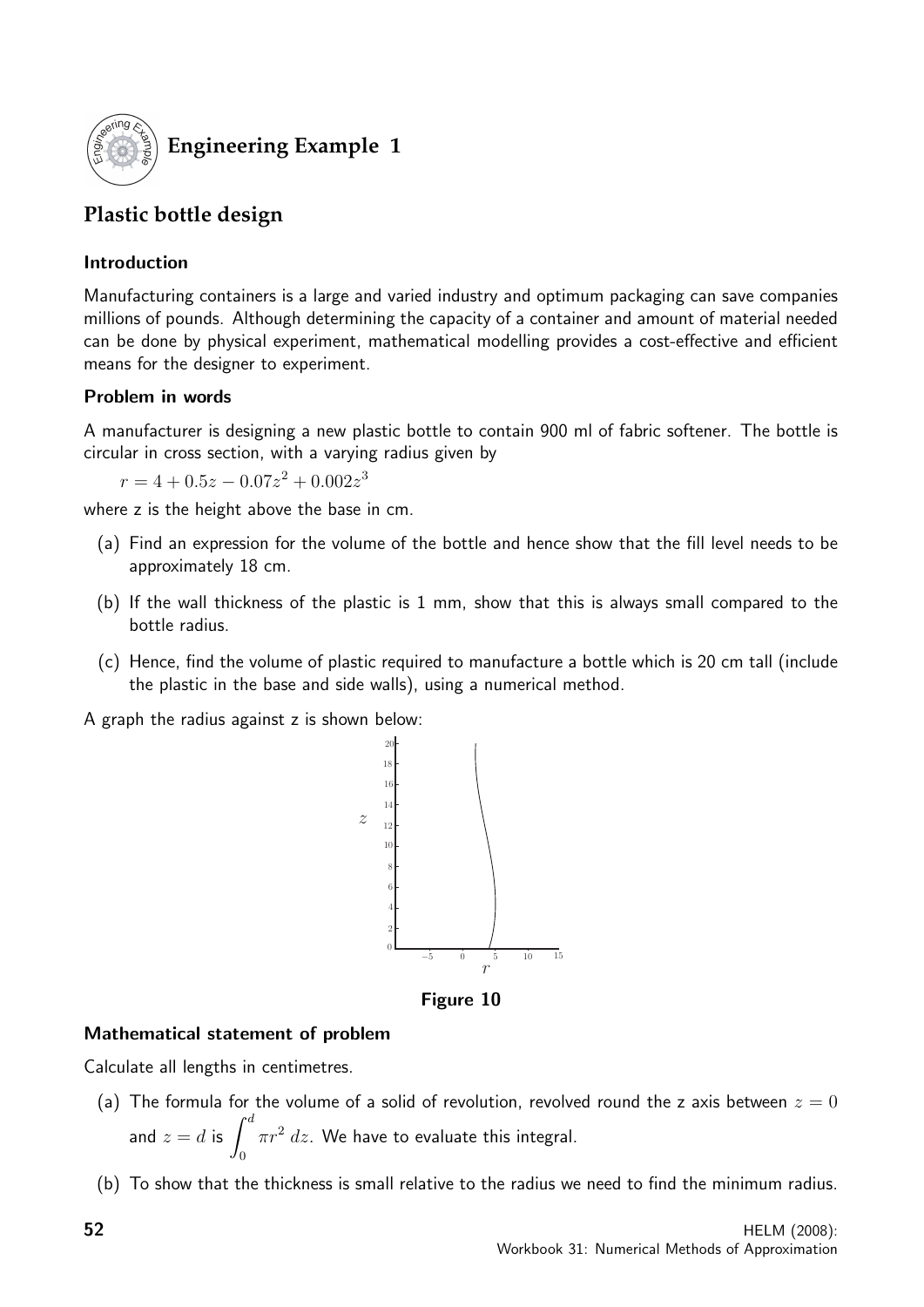

(c) Given that the thickness is small compared with the radius, the volume can be taken to be the surface area times the thickness. Now the surface area of the base is easy to calculate being  $\pi\times 4^2$ , but we also need to calculate the surface area for the sides, which is much harder.

For an element of height dz this is  $2\pi z \times$  (the slant height) of the surface between z and  $z+dz$ .

The slant height is, analytically  $\sqrt{ }$  $\overline{1}$  $\sqrt{1+\left(\frac{dr}{dz}\right)^2}$  $\big| \times dz$ , or equivalently the distance between

 $(r(z), z)$  and  $(r(z + dz), z + dz)$ , which is easier to use numerically.

Analytically the surface area to height  $20$  is  $\int^{20}$ 0  $2\pi r\sqrt{1+\left(\frac{dr}{dz}\right)^2}$  $dz$ ; we shall approximate this numerically. This will give the area of the side surface.

### Mathematical analysis

(a) We could calculate this integral exactly, as the volume is  $\int^d$  $\mathbf{0}$  $\pi(4+0.5z-0.07z^2+0.002z^3)^2 dz$ but here we do this numerically (which can often be a simpler approach and possibly is so here). To do that we need to keep an eye on the likely error, and for this problem we shall ensure the error in the integrals is less than 1 ml. The formula for the error with the trapezium rule, with step  $h$  and integrated from 0 to 20 (assuming from the problem that we shall not integrate over a larger range) is  $\frac{20}{10}$ 12  $|h^2$ max $|f''|$ . Doing this crudely with  $f = \pi g^2$  where  $g(z) = 4 + 0.5z - 0.07z^2 + 0.002z^3$  we see that

 $|g(z)| \le 4 + 10 + 28 + 16 = 58$  (using only positive signs and  $|z| \le 20$ )

and

$$
|g'(z)| \le 0.5 + 0.14z + 0.006z^2 \le 0.5 + 2.8 + 2.4 = 5.7 < 6,
$$

and  $|q''(z)| \leq 0.14 + 0.012z \leq 0.38.$ 

Therefore

$$
f'' = 2\pi (gg'' + (g')^2) \le 2(58 \times 0.38 + 6^2)\pi < 117\pi, \quad \text{so} \quad \frac{20}{12}h^2 \text{max} |f''| \le 613h^2.
$$

We need  $h^2 < 1/613$ , or  $h < 0.0403$ . We will use  $h = 0.02$ , and the error will be at most  $0.25$ .

The approximation to the integral from  $0$  to  $18$  is

$$
\frac{1}{2}\pi g^2(0)0.02 + \sum_{i=1}^{899} \pi g^2(0.02i)0.02 + \frac{1}{2}\pi g^2(18)0.02
$$

(recalling the multiplying factor is a half for the first and last entries in the trapezium rule). This yields a value of 899.72, which is certainly within 1 ml of 900.

(b) From the graph the minimum radius looks to be about 2 at about  $z = 18$ . Looking more exactly (found by solving the quadratic to find the places where the derivative is zero, or by plotting the values and by inspection), the minimum is at  $z = 18.93$ , when  $r = 1.948$  cm. So the thickness is indeed small (always less than 0.06 of the radius at all places.)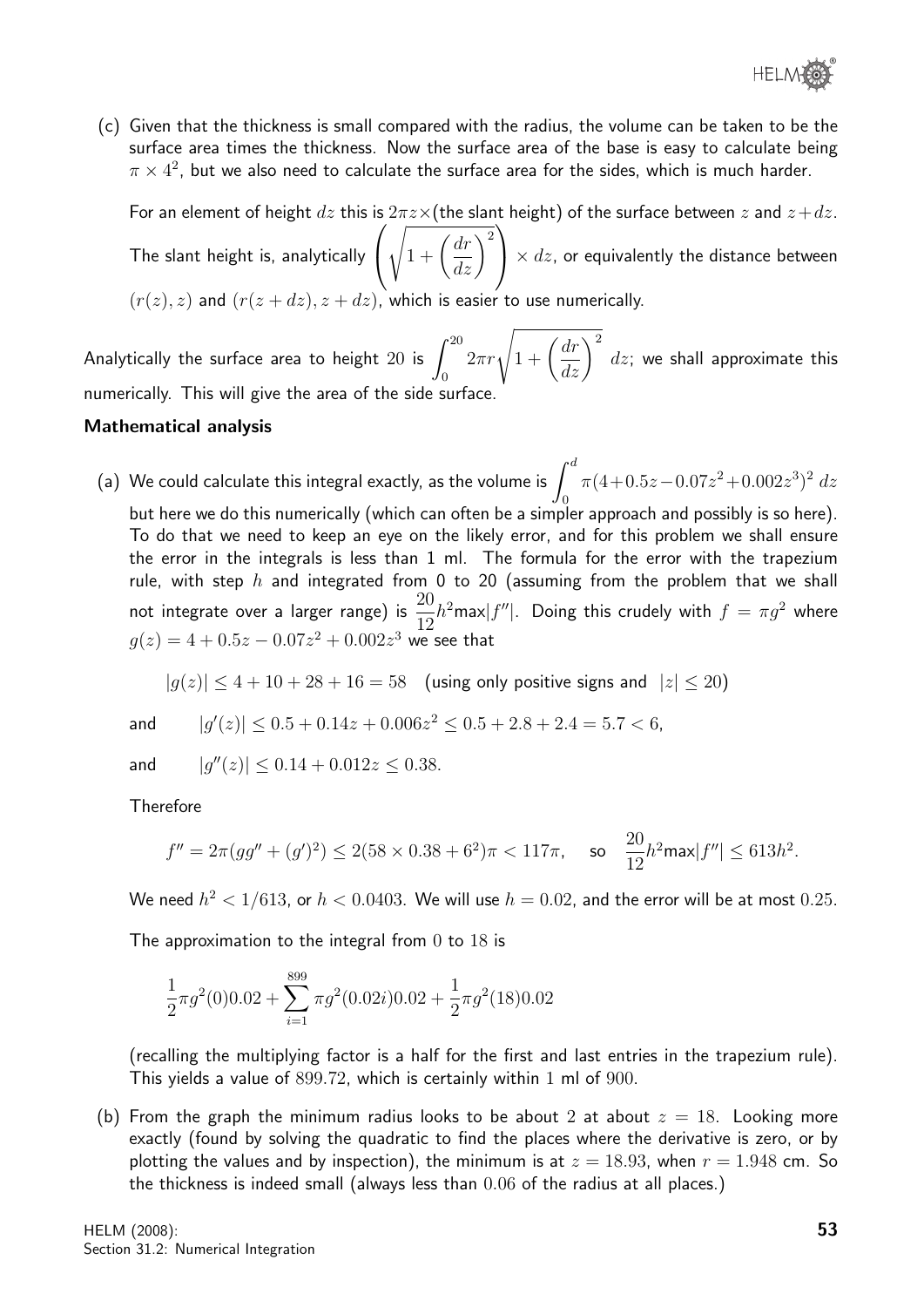(c) For the area of the side surface we shall calculate  $\int^{20}$ 0  $2\pi r\sqrt{1+\left(\frac{dr}{dz}\right)^2}$  $dz$  numerically, using

the trapezium rule with step  $0.02$  as before.  $\sqrt{1 + \left(\frac{dr}{dz}\right)^2}$  $dz = \sqrt{(dz)^2 + (dr)^2}$ , which we shall approximate at point  $z_n$  by  $\sqrt{(z_{n+1} - z_n)^2 + (r_{n+1} - r_n)^2}$ , so evaluating  $r(z)$  at intervals of 0.02 gives the approximation

$$
\pi r(0)\sqrt{(0.02)^2 + (r(0.02) - r(0))^2} + \sum_{i=1}^{999} 2\pi r(0.02i)\sqrt{(0.02)^2 + (r(0.02(i+1)) - r(0.02i))^2}
$$

$$
+\pi r(20)\sqrt{(0.02)^2 + (r(20) - r(19.98))^2}.
$$

Calculating this gives  $473 \text{ cm}^2$ . Approximating the analytical expression by a direct numerical calculation gives  $474$  cm<sup>2</sup>. (The answer is between  $473.5$  and  $473.6$  cm<sup>2</sup>, so this variation is understandable and does not indicate an error.) The bottom surface area is  $16\pi = 50.3$  cm<sup>2</sup>, so the total surface area we may take to be  $474+50=524$  cm $^2$ , and hence the volume of plastic is  $524 \times 0.1 = 52.4$  cm<sup>3</sup>.

### Mathematical comment

An alternative to using the trapezium rule is Simpson's rule which will require many fewer steps.

When using a computer program such as Microsoft Excel having an efficient method may not be important for a small problem but could be significant when many calculations are needed or computational power is limited (such as if using a programmable calculator).

The reader is invited to repeat the calculations for (a) and (c) using Simpson's rule.

The analytical answer to (a) is given by

$$
\int_0^{18} \pi (16 + 4z - 0.31z^2 - 0.054z^3 + 0.0069z^4 - 0.00028z^5 + 0.000004z^6) dz
$$

which gives 899.7223 to 4 d.p.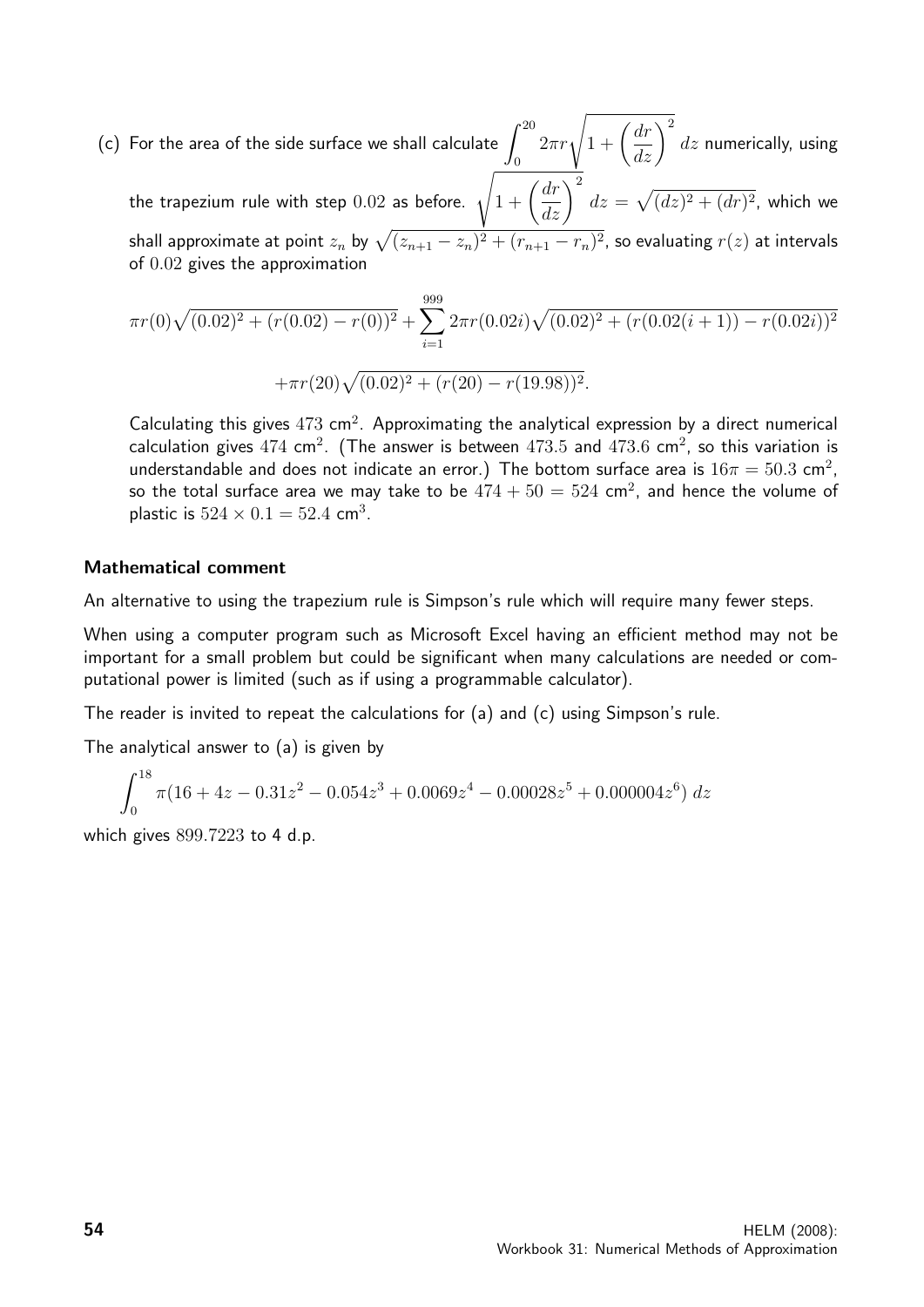

## **Exercises**

1. Using 4 subintervals in the composite trapezium rule approximate

$$
\int_1^5 \sqrt{x} \, dx.
$$

2. The function  $f$  is known to have a second derivative with the property that

$$
|f''(x)| < 12
$$

for  $x$  between 2 and 3. Using the error bound given earlier in this Section determine how many subintervals are required so that the composite trapezium rule used to approximate

$$
\int_2^3 f(x) \ dx
$$

can be guaranteed to have an error in it that is less than 0.001.

3. Using 4 subintervals in the composite Simpson rule approximate

$$
\int_1^5 \sqrt{x} \, dx.
$$

4. The function  $f$  is known to have a fourth derivative with the property that

$$
\left|f^{(iv)}(x)\right| < 6
$$

for x between  $-1$  and 5. Determine how many subintervals are required so that the composite Simpson's rule used to approximate

$$
\int_{-1}^{5} f(x) \ dx
$$

incurs an error that is less than 0.001.

5. Determine the minimum number of steps needed to guarantee an error not exceeding  $\pm 0.000001$  when numerically evaluating

$$
\int_{2}^{4} \ln(x) \ dx
$$

using Simpson's rule.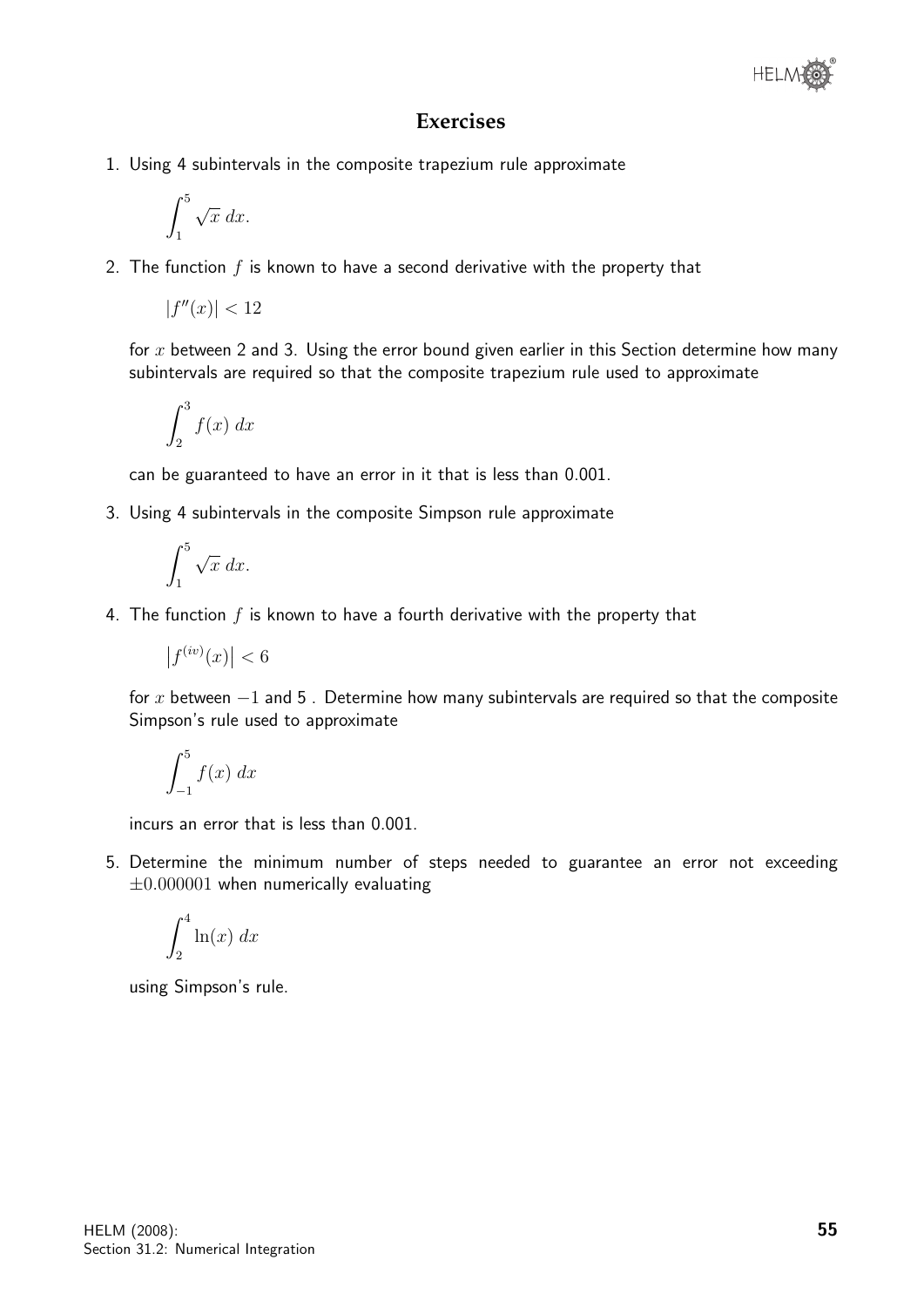### Answers

1. In this case  $h=(5-1)/4=1.$  We require  $\sqrt{x}$  evaluated at five  $x$ -values and the results are tabulated below

$$
\begin{array}{c|c}\nx_n & f_n = \sqrt{x_n} \\
\hline\n1 & 1 \\
2 & 1.414214 \\
3 & 1.732051 \\
4 & 2.000000 \\
5 & 2.236068\n\end{array}
$$

It follows that

$$
\int_{1}^{5} \sqrt{x} \, dx \approx \frac{1}{2} h \left( f_0 + f_4 + 2 \{ f_1 + f_2 + f_3 \} \right)
$$
  
=  $\frac{1}{2} (1) \left( 1 + 2.236068 + 2 \{ 1.414214 + 1.732051 + 2 \} \right)$   
= 6.764298.

2. We require that  $12 \times$  $(b-a)h^2$ 12  $< 0.001$ . This implies that  $h < 0.0316228$ . Now  $N = (b - a)/h = 1/h^2$  and it follows that

$$
N>31.6228
$$

Clearly,  $N$  must be a whole number and we conclude that the smallest number of subintervals which *guarantees* an error smaller than 0.001 is  $N = 32$ .

3. In this case  $h = (5 - 1)/4 = 1$ . wh this case  $n = (3-1)/4 = 1.$ <br>We require  $\sqrt{x}$  evaluated at five  $x$ -values and the results are as tabulated in the solution to Exercise 1. It follows that

$$
\int_{1}^{5} \sqrt{x} \, dx \approx \frac{1}{3} h \left( f_0 + 4f_1 + 2f_2 + 4f_3 + f_4 \right)
$$
  
=  $\frac{1}{3}(1) \left( 1 + 4 \times 1.414214 + 2 \times 1.732051 + 4 \times 2.000000 + 2.236068 \right)$   
= 6.785675.

4. We require that  $6 \times \frac{6h^4}{100}$ 180  $< 0.001$ . This implies that  $h^4 < 0.005$  and therefore  $h < 0.265915$ . Now  $N = 6/h$  and it follows that  $N > 22.563619$ . We know that N must be an even whole number and we conclude that the smallest number of subintervals which guarantees an error smaller than 0.001 is  $N = 24$ .